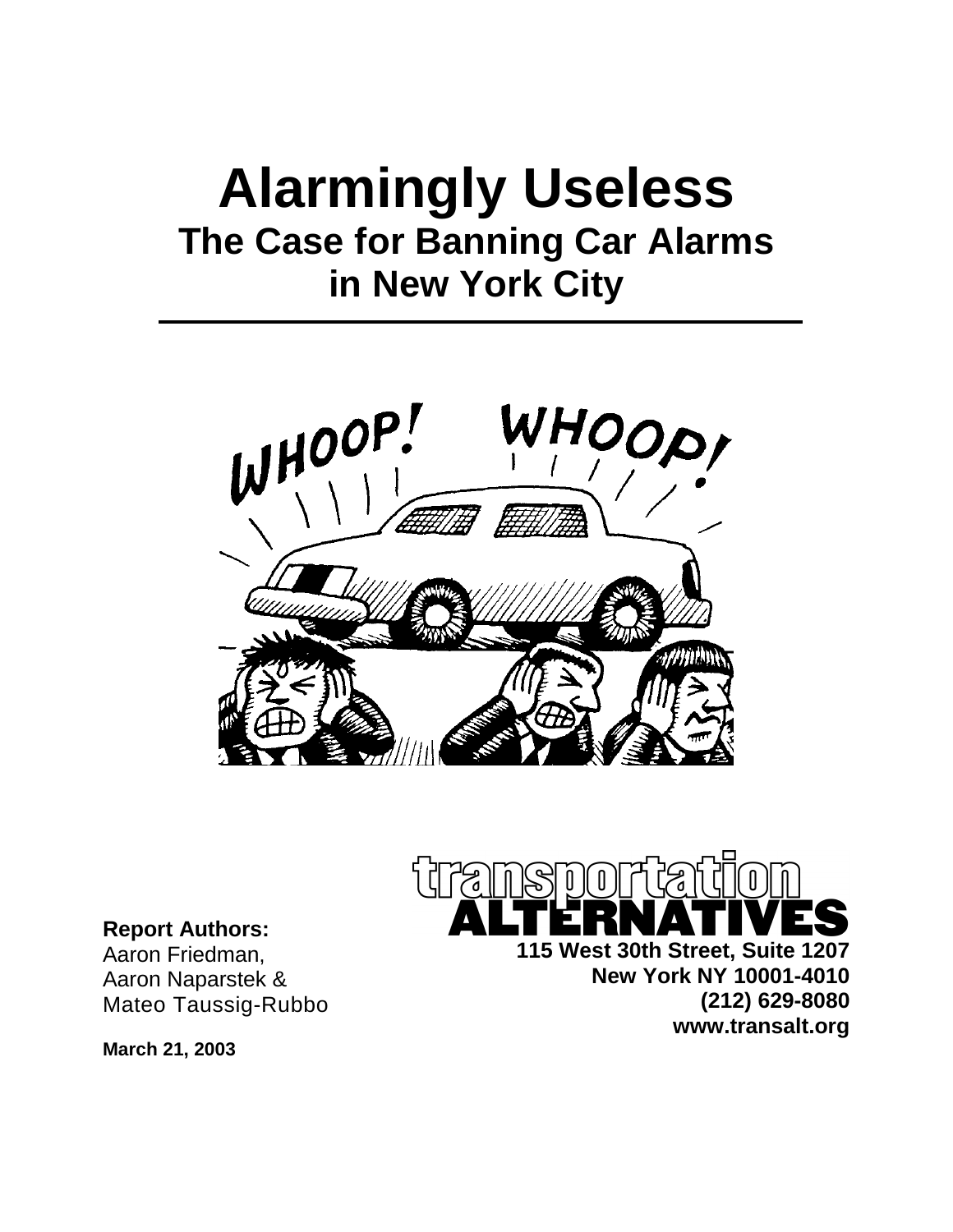# **Introduction**

Of all the ways that automobiles impinge on the lives of New Yorkers, few are as infuriating and unnecessary as the audible car alarm. It is hard to find an issue that generates such a visceral and unanimous response from one end of the political spectrum to the other: car alarms make New York City a worse place to live. With the City having taken on squeegee men, sidewalk cyclists, and cigarette smokers, it is time to go after Quality of Life Public Enemy #1.

T.A. undertook this study to determine the costs and benefits of audible car alarms in the nation's densest urban environment and to map out a strategy for banning audible car alarms in the five boroughs of New York City.

# **Summary of Findings**

### **CAR ALARMS COST NEW YORK \$400 TO \$500 MILLION PER YEAR**

The average New York City resident pays a car alarm "Noise Tax" of approximately \$100 to \$120 per year. Added up, car alarms cost New Yorkers between \$400 and \$500 million per year in public health costs, lost productivity, decreased property value, and diminished quality of life.<sup>1</sup>

- ! Car alarms are a significant and costly public health problem. The type of noise produced by car alarms boosts stress hormones and has been linked to cardiovascular disease, gastrointestinal illnesses, psychological problems and unhealthy fetal development in a number of studies over the last 30 years.
- ! Car alarms hurt New York City's kids. Children who are exposed to the type of noise produced by car alarms have been found to have more problems with reading, motivation, and scholastic aptitude.
- ! Car alarms destroy civility and quality of life. US Census data from 2001 show that traffic noise and car alarms are a primary reason why families leave American cities.

### **AUDIBLE CAR ALARMS DO NOT WORK**

Manufacturers, installers, insurers, criminologists, police, and thieves all say that car alarms are ineffective at stopping car theft. They simply do not work.

- ! A 1997 analysis of insurance-claims data from 73 million vehicles concludes that cars with alarms "show no overall reduction in theft losses" compared to cars without alarms. GM, Ford, and other auto-makers have begun to phase out factory installations of car alarms, calling the devices mere "noisemakers."
- ! People don't respond to car alarms because the vast majority are false. Authorities estimate that 95% to 99% of all car alarms are false. The Progressive Insurance Company found that fewer than 1% of respondents say they would call the police upon hearing a car alarm.
- ! The professionalization of car theft has made alarms obsolete. In the past 20 years, car theft has evolved from a juvenile pastime into a \$8.2 billion a year business. Eighty percent of cars are stolen by organized crime. Alarms do not deter the pros.

 $\overline{a}$ <sup>1</sup> See Appendix A: Car Alarm Noise Cost Model. Please note that these numbers are liable to change as we continue to develop our cost model.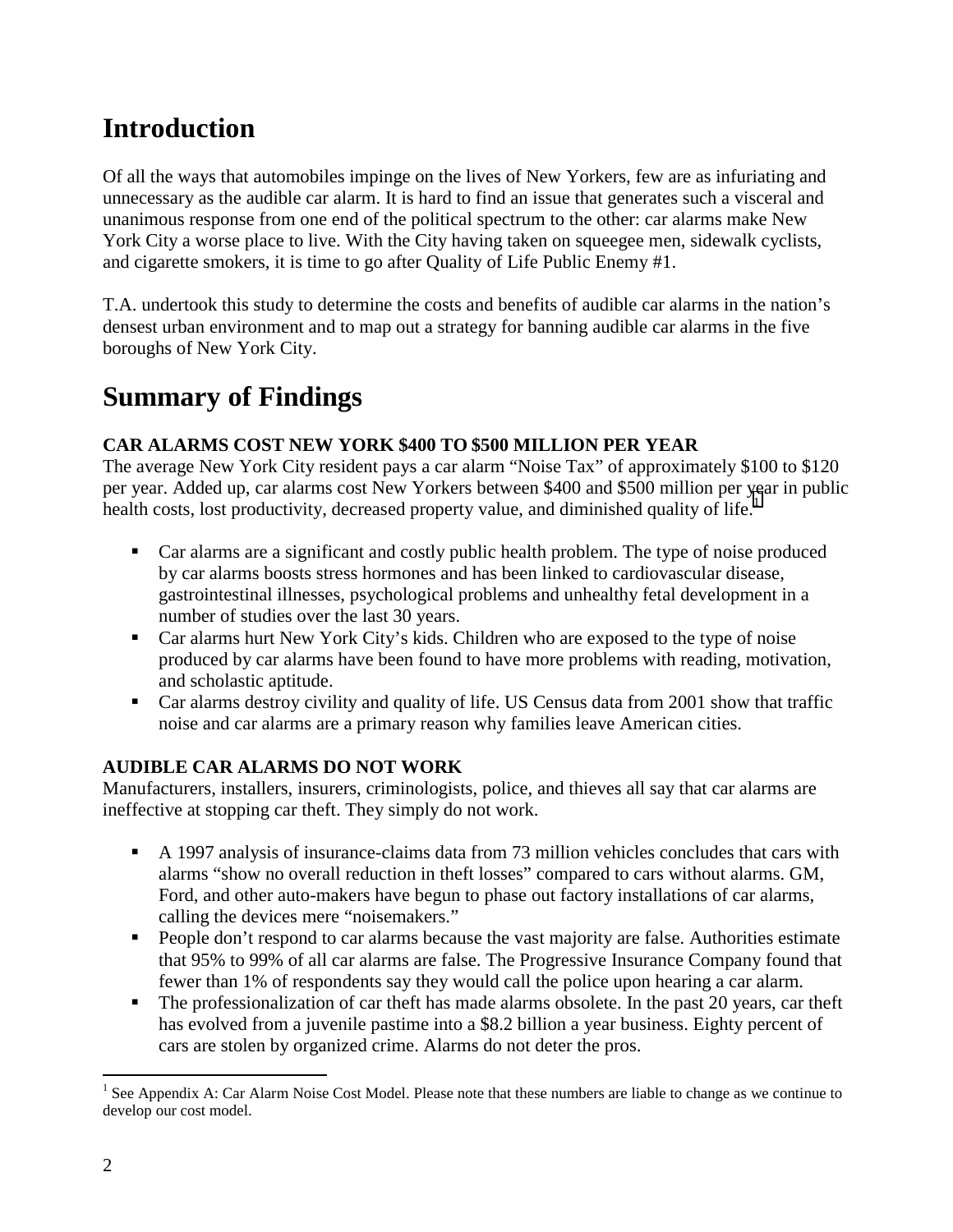### **THERE ARE MANY GOOD ALTERNATIVES TO CAR ALARMS**

There are numerous inexpensive and effective automobile security products on the market today. If audible alarms were made illegal, car owners would switch to more effective devices.

- ! Brake locks are inexpensive (about \$50) and difficult to defeat.
- ! Personal car alarm pagers buzz a vehicle's owner when a car is disturbed rather than annoying an entire neighborhood.
- ! Lojack uses global positioning satellites to keep track of vehicles and often leads police to the thieves' chop shops.
- **Passive immobilizers have reduced theft rates of some car models by as much as 77%.**

### **THE CITY CAN LEGALLY BAN CAR ALARMS**

New York City law currently limits audible alarms to three minutes of noise and bans the use of motion sensors, the technology responsible for most false alarms. These laws are ineffective and mostly unenforced.

- ! T.A. legal analysis concludes that the City of New York has the authority to ban the sale, use, or installation of audible motor vehicle alarms.
- ! City Council members introduced a bill in 2000 to ban the sale and installation of car alarms in New York City. The bill is currently buried in the City Council Committee on Environmental Protection and has never received a public hearing.
- ! Insiders say that a ban on car alarms is being prevented by City Council members who are afraid to take away the 5% discount on comprehensive coverage (less than \$20 per year on average) that some car owners receive for having alarms in their vehicles.

#### **RECOMMENDATIONS**

Ban audible car alarms in New York City.

- ! As soon as budget negotiations are done this spring, the City Council should hold a public hearing on the car alarm legislation currently before the Environmental Protection Committee (Int. 0194-2002).
- ! The legislation should be modified to include a complete ban on the use of audible alarms within the five boroughs.
- ! The New York State Legislature should be urged to eliminate insurance discounts for car alarms in a city of "one million or more."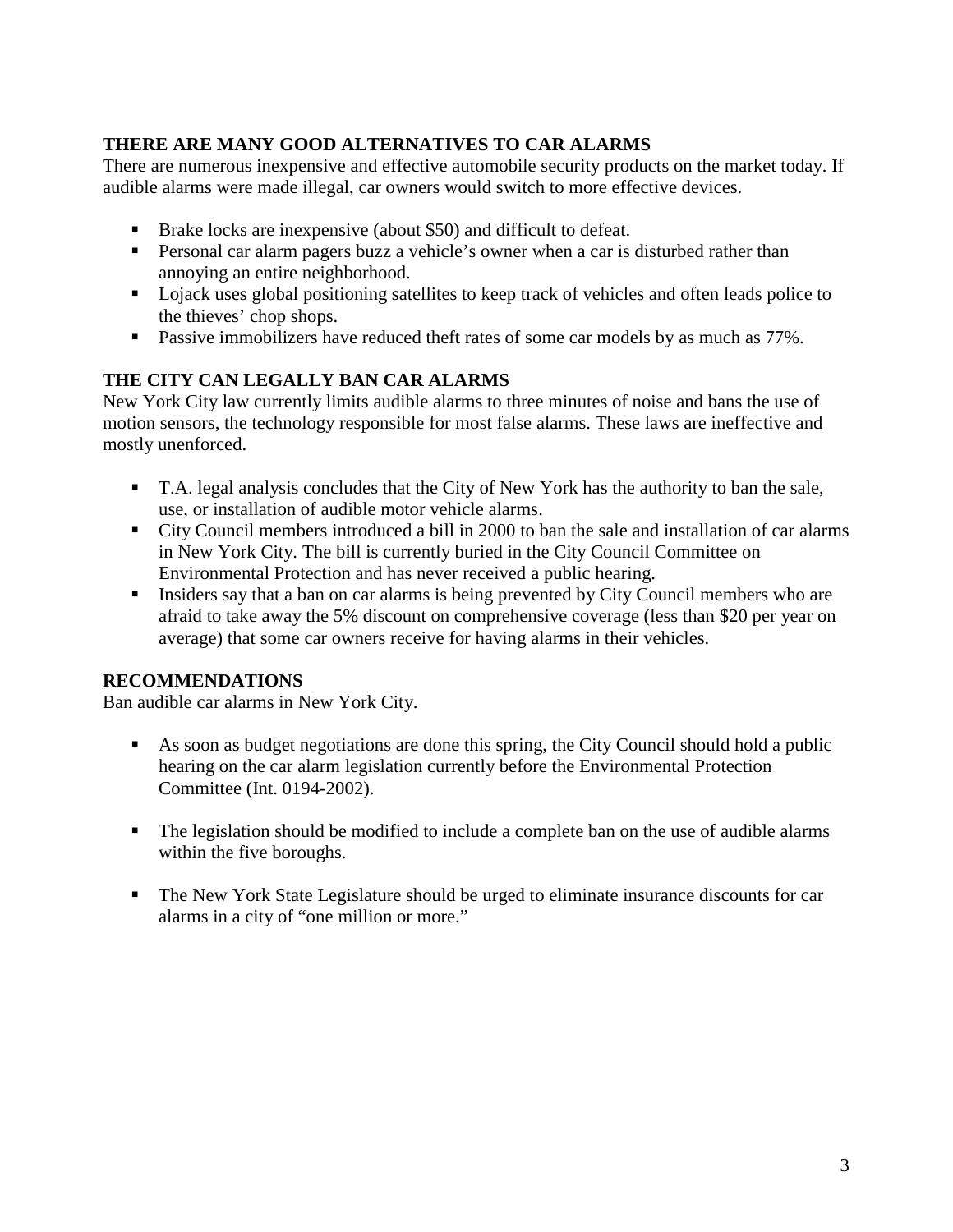# **I. The Cost of Car Alarms**

Car alarms impose significant costs on New York City residents. Car alarm noise is a form of pollution known as a "negative externality": the unexpected and unaccounted-for cost of an economic activity. When a New Yorker buys and installs a car alarm, the \$200 to \$1,000 he or she spends does not account for the health, productivity, property value, and quality of life costs the alarm will impose on the owner's neighbors. According to T.A.'s Car Alarm Noise Cost Model, these costs amount to a "noise tax" of \$100 to \$120 per year for the average New York City resident. The total annual cost of car alarms to all New York City residents is \$400 to \$500 million (see Appendix A for details).

New Yorkers unequivocally despise car alarms. In studying the issue, T.A. surveyed over 800 New York City residents. Of these, about 90% say that car alarm noise diminishes their quality of life (fig. 1). Three out of four say car alarms interfere with their ability to sleep (fig. 2) and just over half say the sudden and unexpected noise of alarms diminishes their ability to work productively. These figures correspond with data gathered from the NYPD's Quality of Life Hotline. In 2001, noise complaints comprised 83% of the 97,000 calls received, with car alarms consistently near the top of the list. $^{2}$ 

**Figure 2.** 





Talented individuals and working families are leaving New York City because of traffic noise and car alarms. In a 2001 Census survey of 53,600 American households, more people reported that they are bothered by traffic noise (including car alarms) than by any other factor, including crime and the condition of local schools.<sup>3</sup> More people also rated traffic noise as "so bothersome they want to move" (fig.3). A recent survey by the League for the Hard of Hearing went further, and found that car alarms in particular were the third most irritating source of noise in our environment, bothering 83% of respondents.<sup>4</sup>

<sup>&</sup>lt;u>.</u>  $2^2$  City of New York, "Mayor Michael R. Bloomberg Announces Operation Silent Night," press release No. 256, Office of the Mayor, Oct. 2, 2002

<sup>&</sup>lt;sup>3</sup> U.S. Census Bureau, Current Housing Reports, Series H150/01, American Housing Survey for the United States:  $\frac{2001}{4}$ , U.S. Government Printing Office, Washington, DC, 2002

Arline L. Bronzaft, Elizabeth Deignan, Yael Bat-Chava, and Nancy B. Nadler, "Intrusive Community Noises Yield More Complaints," Hearing Rehabilitation Quarterly, Vol. 25, No. 1, 2000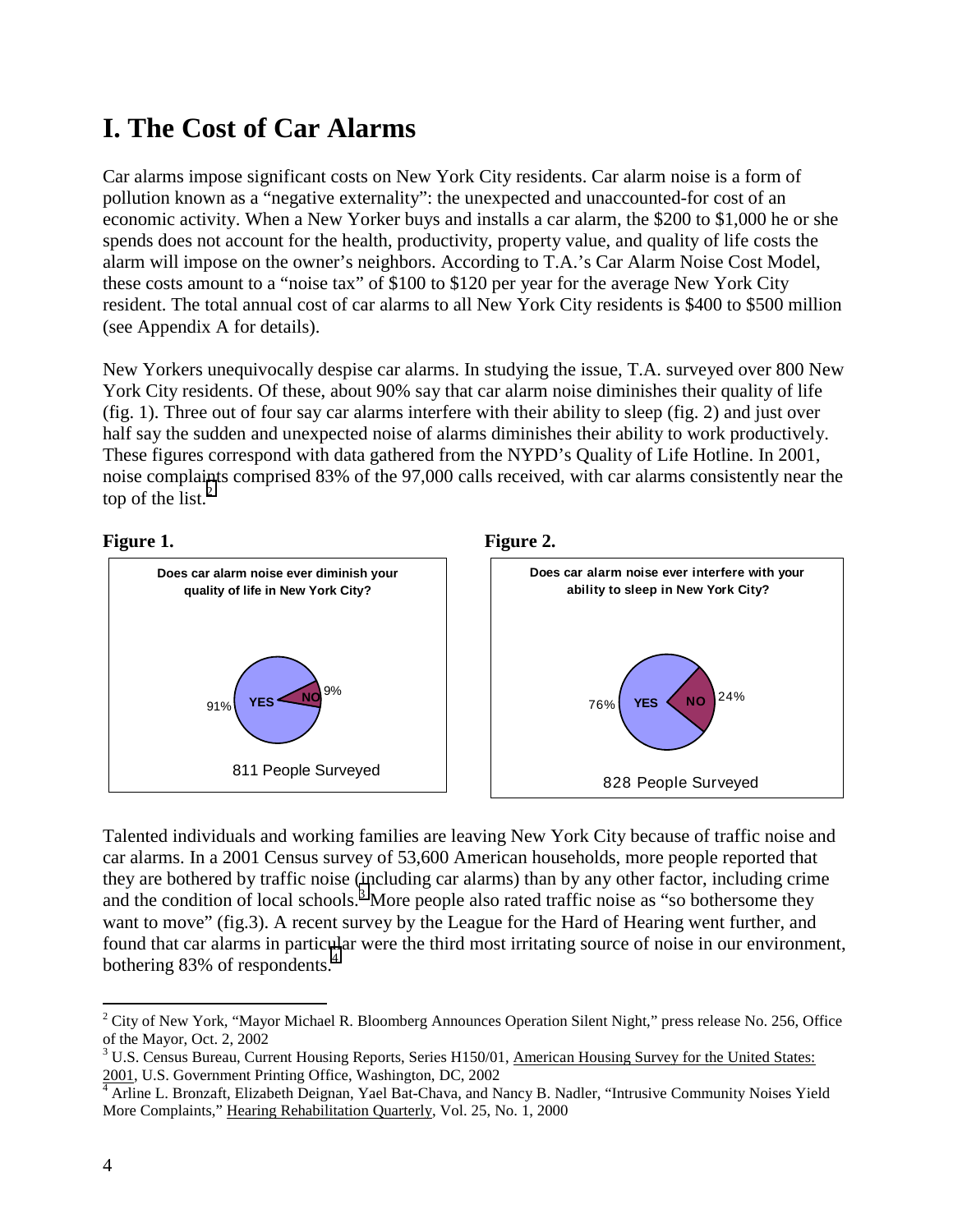



#### **PUBLIC HEALTH**

 $\overline{a}$ 

Urban traffic noise — particularly the sudden, unexpected and extremely variable noise produced by car alarms — is a significant contributing cause to a number of serious and expensive health problems. Loud noise causes a fight-or-flight response, even when there is no real danger. Capillaries in the extremities constrict and blood surges to the brain, the liver secretes glucose for energy, and the adrenal gland pumps hormones into the bloodstream, boosting stress levels. Not surprisingly, numerous public health studies have shown clear links between noise and cardiovascular problems such as hypertension, high blood pressure, and heart disease. Men appear to be particularly susceptible.<sup>5</sup>

Car alarm noise isn't only bad for the heart. Studies also show correlations between chronic noise and gastrointestinal illnesses, psychological problems and unhealthy fetal development. To sum up 30 years worth of medical literature most succinctly: Noise makes people stressed out. And stress contributes to nearly every human illness.<sup>6</sup>

<sup>&</sup>lt;sup>5</sup> For an overview of recent studies, see Elise E. M. M. van Kempen, Hanneke Kruize, Hendriek C. Boshuizen, Caroline B. Ameling, Brigit A. M. Staatsen, and Augustinus E.M. de Hollander, "The Association between Noise Exposure and Blood Pressure and Ischemic Heart Disease: A Meta analysis," Environmental Health Perspectives, Vol. 110, No. 3, March 2002. For a broad study of the health impact of noise, see B. Berglund, T. Lindvall, and D. Schwela, Guidelines for Community Noise, World Health Organization, Geneva, 1995<br>
<sup>6</sup> For an example, see W. Babisch, H. Fromme, A. Beyer, and H. Ising, "Increased catecholamine levels in urine in

subjects exposed to road traffic noise: the role of stress hormones in noise research," Environment International, Vol. 26, No. 7-8, June 2001, pp. 475-81. For a journalistic treatment of recent research on stress hormones, see Erica Goode, "The Heavy Cost of Chronic Stress," New York Times, Dec. 17, 2002, pp. F1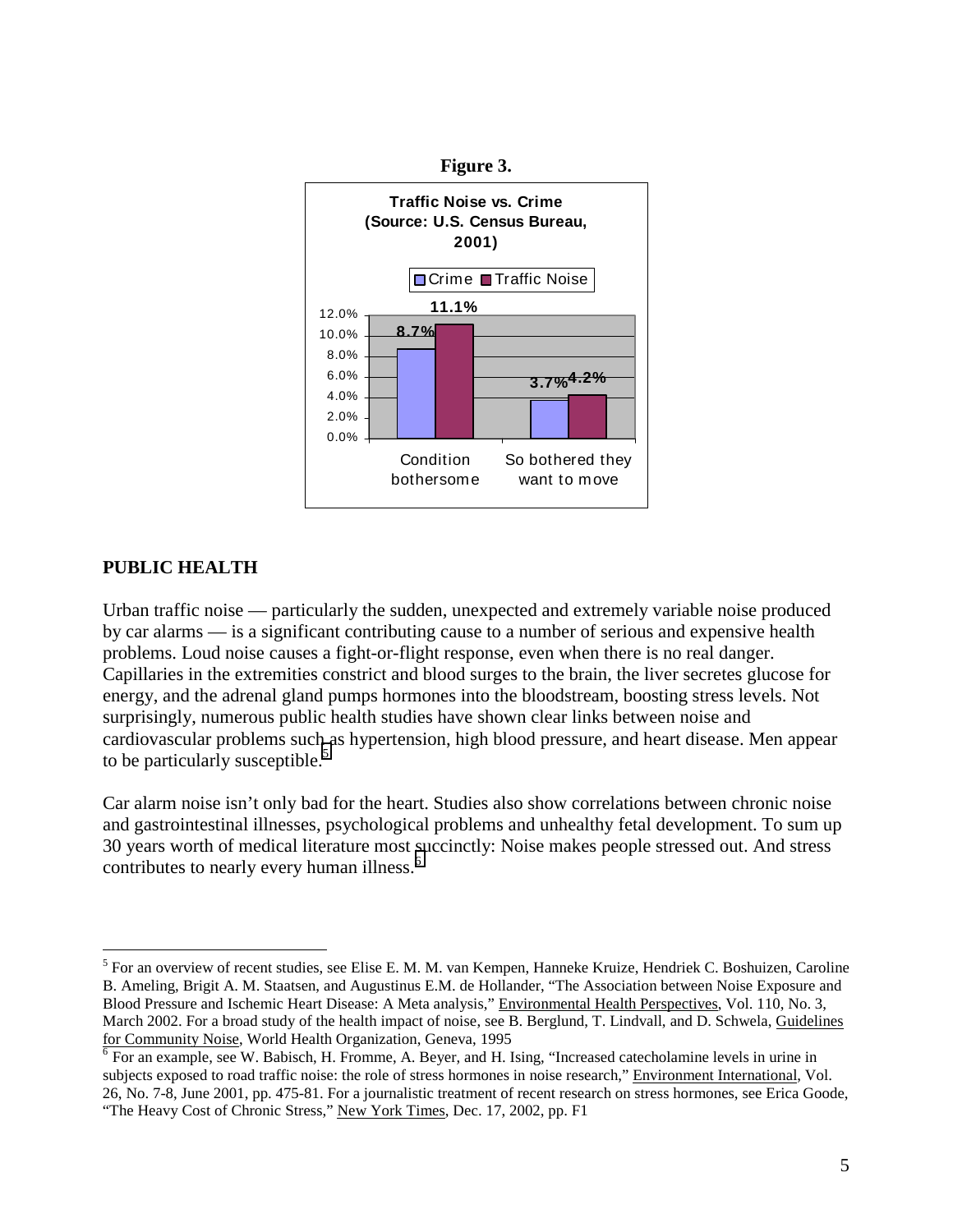Obviously, a certain level of background noise is always going to be the cost of living in a great metropolis. But car alarms are especially harmful for two reasons. First, their variable noise can't be "tuned out" as easily as steady sounds.<sup>7</sup> Second, many new car alarms exceed 125 decibels (dBA). This is louder than the sound of a jet airplane taking off 200 feet away, and over twice the volume of a loud dance club. It's no wonder that car alarm manufacturers give their products pseudo-military names like Cobra, Hellfire, Hornet, and Viper — these products can actually damage your hearing and your health. In the dense, urban environment of New York City, car alarms exact a serious public health cost.

#### **CHILDHOOD LEARNING AND DEVELOPMENT**

Schoolchildren are especially affected by traffic noise. A 2001 study by Cornell University environmental psychologist Gary Evans finds that even low-level, everyday traffic noise increases blood pressure, heart rates and stress hormones among fourth-graders. "Noise can have serious health, learning and task-motivation effects in children and adults," Evans says. He found that children who are "exposed to traffic noise become less motivated, presumably from the sense of helplessness that can develop from noise they couldn't control."<sup>8</sup>

Evans's findings support the famous results of a 1975 study conducted by New York City noise expert Professor Arline Bronzaft. She found that children in classrooms facing noisy, elevated subway tracks read as much as one grade-level below their counterparts in quiet classrooms.<sup>9</sup> Another study examined a Washington Heights apartment building overlooking the George Washington Bridge and measured the noise exposure in different apartments. Carefully controlling for differences in social class and air quality, the authors found that children living on lower, noisier floors did not read as well as those on the quieter, upper floors. Apparently, traffic noise had made the children inattentive to acoustical cues, hindering their ability to pay attention in class.<sup>10</sup> In a city struggling to improve its education system, the chronic noise of car alarms is a handicap New York's children do not need.

#### **URBAN CIVILITY AND QUALITY OF LIFE**

Alarms make New York less civil, eroding the sense of neighborliness and mutual respect necessary to live in America's most densely-populated city. In a series of psychological studies in the 1970s, researchers "accidentally" dropped books on the sidewalk and measured how often passersby offered to help pick them up. In normal conditions, 80% of the pedestrians offered help. With an 87 dBA lawnmower blaring nearby (about half the volume of an average car alarm), only 15% of passersby offered their assistance (fig. 4).<sup>11</sup>

 $\overline{a}$ 

<sup>&</sup>lt;sup>7</sup> See explanation of "Robinson's Formula" in Appendix A.

<sup>&</sup>lt;sup>8</sup> Cornell University, "Cornell researcher and his co-authors find everyday traffic noise harms the health and well-being of children," press release, office of Susan S. Lang, May 22, 2001

<sup>&</sup>lt;sup>9</sup> Arline L. Bronzaft, "Beware: Noise Is Hazardous to Our Children's Development," Hearing Rehabilitation Quarterly, Vol. 22, No. 1, 1997

 $10$  Paul A. Bell, Andrew Baum, Jeffrey D. Fisher, and Thomas C. Greene, Environmental Psychology, 3rd ed., Harcourt Brace Jovanovich, Fort Worth, 1990, pp.135

 $11$  Ibid, pp. 148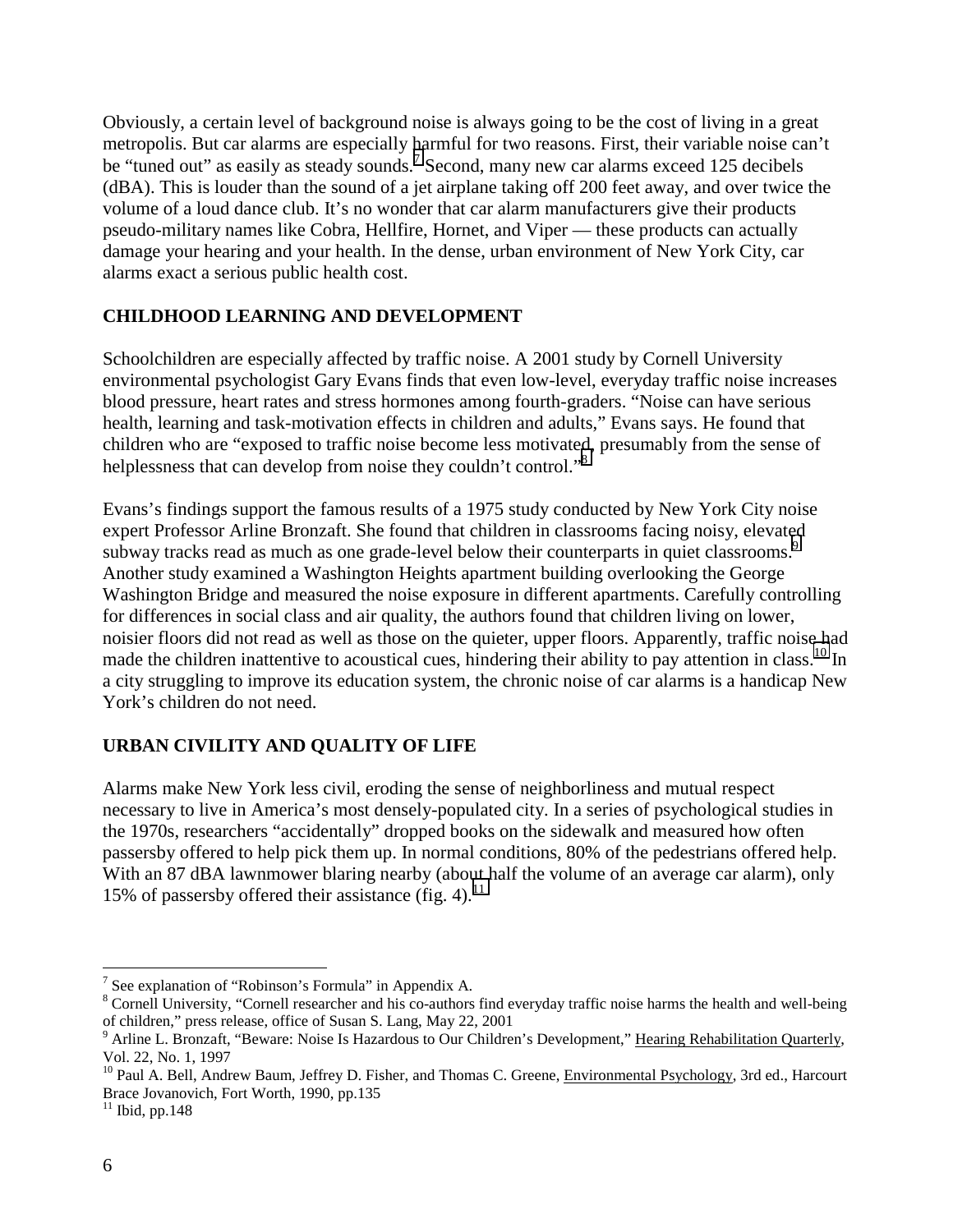**Figure 4.** 



Another study found that more people socialized with their neighbors on quiet streets than on noisy ones.<sup>12</sup> Unlike the unavoidable roar of airplanes or the beeps of reversing trucks, alarms are not just a source of noise, but an insult to communal values.13 "People who place such alarms in their vehicles show the ultimate in selfishness: a willingness to invade the space of their fellow citizens with a raucous noise that says, 'I care about my car and couldn't care less about your ears,'" argues anti-noise activist Dave Pickell in the City Journal.<sup>14</sup> An alarm imposes upon everyone, without respecting the neighbors' need to sleep, talk, work, read, and think.

Car alarms assault public space and foster an atmosphere of incivility and anxiety. The NYPD believes that car alarms create an atmosphere conducive to crime. Like broken windows and graffiti, blaring alarms are one of the "signs that no one cares, and invite both further disorder and serious crime," according to *Police Strategy No. 5: Reclaiming the Public Spaces of New York*. 15 In a post-9/11 city facing a huge fiscal crisis and genuine security threats, we just can't afford to allow this technology on our streets anymore. In the final analysis, the true cost of car alarm noise to the citizens of New York City is immeasurable.

<sup>&</sup>lt;sup>12</sup> John Sedgwick, "Cut Out That Racket," The Atlantic Monthly, Nov. 1991, pp.54

 $13$  That is to say, unavoidable for the pilots or truck drivers themselves. Residents of neighborhoods with high airplane or truck noise might feel insulted by the policies of the FAA or NHTSA, but not by their own neighbors.<br><sup>14</sup> Brian Anderson, "Let's Ban Car Alarms," City Journal, Winter, Vol. 12, No. 1, 2002

<sup>&</sup>lt;sup>15</sup> New York City Police Department, Police Strategy No. 5: Reclaiming the Public Spaces of New York, City of New York, New York, 1994, pp. 6, 11, 20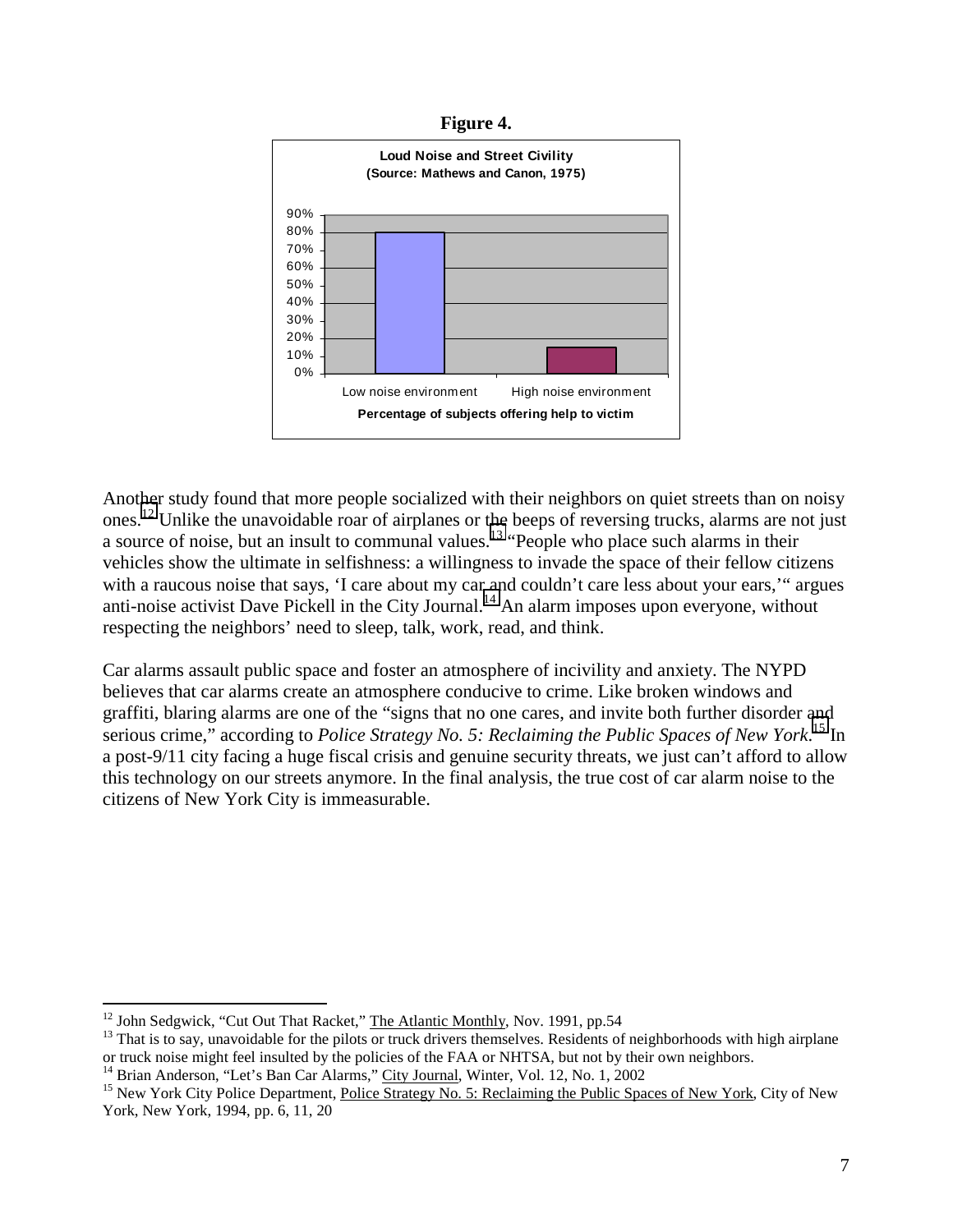# **II. Audible Car Alarms Don't Work**

Once a matter of debate, the evidence is now clear: car alarms, for all their sound and fury, do nothing whatever to stop car theft or theft from within cars. "Car alarms are a terrible urban blight with obvious social costs — noise pollution, increased stress, wasted police manpower dealing with broken alarms — and it's not clear there are any benefits in return," says Lawrence Sherman, director of the Jerry Lee Center of Criminology at the University of Pennsylvania. "No study has demonstrated that they reduce auto theft."<sup>16</sup>

The insurance data are unequivocal. In 1997, the non-profit Highway Loss Data Institute (HLDI) surveyed insurance-claims data from 73 million vehicles, to see which devices could prevent theft. Looking at cars from many different model years, across the country, the study concludes that cars with alarms "show no overall reduction in theft losses" compared to cars without alarms.<sup>17</sup> The big auto-makers agree. "An audible system is really just a noisemaker," says General Motors spokesman Andrew Schreck, explaining why only 8% of GM's light duty vehicles have an alarm as standard equipment. "Most people, when they hear an alarm, they just walk the other way."

Experts cite two reasons for the ineffectiveness of audible alarms — the prevalence of false alarms and the professionalization of auto theft.

#### **FALSE ALARMS – THE CAR THAT CRIED WOLF.**

The vast majority of alarms are false. When staff members at the New York State Legislature researched the issue in 1992, they estimated that 95% of alarms were set off by the vibrations of passing trucks or glitches in the car's electrical system, not by potential thieves.<sup>18</sup> That estimate is conservative. Other experts conclude that false alarms account for over 99% of the alarms heard.<sup>19</sup> People who live in cities have simply become immune to the alarms' incessant cries for help.

A recent survey by the Ohio-based Progressive Insurance Company found that fewer than 1% of respondents say they would call the police upon hearing a car alarm.<sup>20</sup> T.A.'s study found that alarms have prompted fewer than 5% of New Yorkers to *ever* take action against car theft (fig. 5). Meanwhile, 60% of respondents say they have called the police or taken action against the obnoxious noise created by an alarm (fig. 6). Apparently, the alarms themselves are a much more pressing crime problem than the thieves they are meant to deter.

 $\overline{a}$ <sup>16</sup> Quoted in John Tierney, "Laws Encourage Car Alarms, But Din May Not Be Worth It," New York Times, Feb. 19, 1991, pp. A1

 $17$  Highway Loss Data Institute, "Insurance industry analyses and the prevention of motor vehicle theft," Business and Crime Prevention (Marcus Felson and Ronald V. Clarke, eds.), pp. 283-93, Monsey, NY: Willow Tree Press, Inc.: 1997<br><sup>18</sup> William Murphy, "It's Simply Alarming: bill would ban noisy anti-theft devices on cars," <u>Newsday</u>, Ap

<sup>&</sup>lt;sup>19</sup> Steven N. Brautigam, "Rethinking the Regulation of Car Horn and Car Alarm Noise: An Incentive Based Proposal to Help Restore Civility to Cities," Columbia Journal of Environmental Law, Vol. 19, pp. 411-12<br><sup>20</sup> supra n.14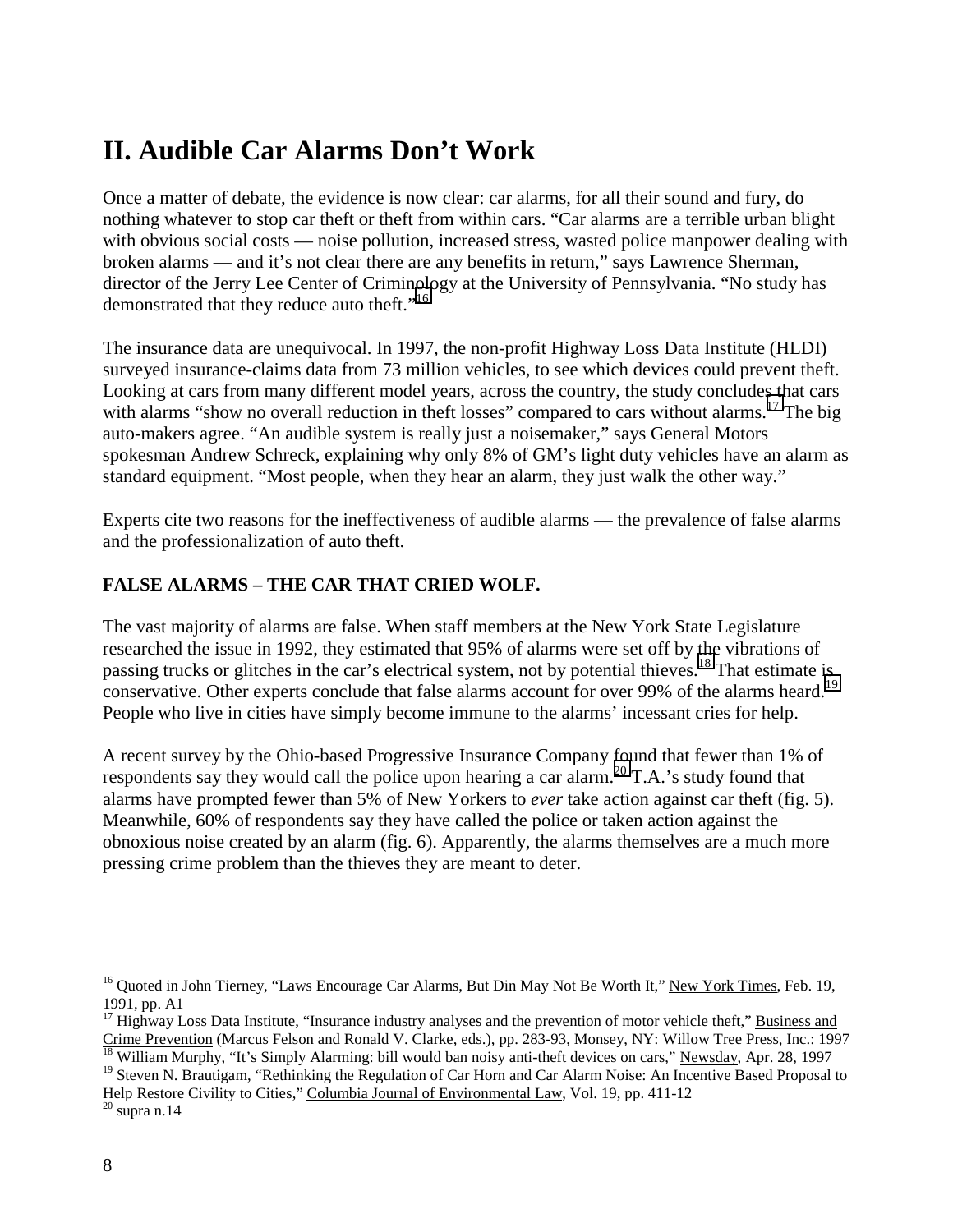**Figure 5.** 



In New York City, false alarms are so ubiquitous that car owners often don't even pay attention to their own alarms. "If you're in a store, and an alarm goes off in the parking lot outside, do you immediately think it's your car and come rushing out?" asks Brooklyn alarm dealer Norman Maryasis in a candid moment. "No."<sup>21</sup> HLDI research confirms these observations. "People tend not to react because the alarms activate so frequently for reasons other than actual theft." $^{22}$ 

Alarm manufacturers are well aware of this significant product defect. At a 1992 New York City Council hearing, industry spokesman Darrell Issa admitted that "only in areas where the sound causes the dispatch of the police or attracts the owner's attention is an alarm effective."<sup>23</sup> In New York, where neither police nor owners respond to the constant blaring, alarms are uniquely ineffective.

#### **PROFESSIONALIZATION OF AUTOMOBILE THEFT**

In the past 20 years, car theft has evolved from a juvenile pastime into an \$8.2 billion a year business.24 Organized professionals now account for 80% of stolen cars, and alarms don't deter them at all.25 "'Defeating' a car alarm is a non-issue," says criminologist Michael Maxfield, now

 $\overline{a}$ 

 $^{21}$  supra n.14

 $22$  supra n.17

<sup>&</sup>lt;sup>23</sup> Bruce Weber, "Bill to Quiet Wailing Car Alarms Draws Criticism," New York Times, Apr. 21, 1992, pp. B2. Even if the false alarm problem were solved, alarms might remain ineffective, since most people refuse to get involved when they witness street crime. In Fordham University psychologist Harold Takooshian's study, New York's pedestrians, like their counterparts in other cities, ignored a conspicuous thief most of the time. In 8% of the cases, New Yorkers intervened to question a car thief or inform an authority — but 15% of the time, they actually helped the thief break in! See Harold Takooshian and Silva E. Barsumyan, "Bystander Behavior, Street Crime, and the Law," in Studies in Deviance, B.I. Levin, ed., Institute for Sociology, Moscow, 1992<br>
<sup>24</sup> Federal Bureau of Investigation, Crime in the United States: 2001, Washington DC, pp.53<br>
<sup>25</sup> See William J. Bratton and William Andrews, "Crime & Pun

Journal, Vol. 9, No.2, Spring 1999, which claims that organized crime rings are responsible for 70% of the cars stolen in New York City. "Free-lance" professionals steal perhaps another 10%, and amateurs the remaining 20%, according to criminologists' estimates.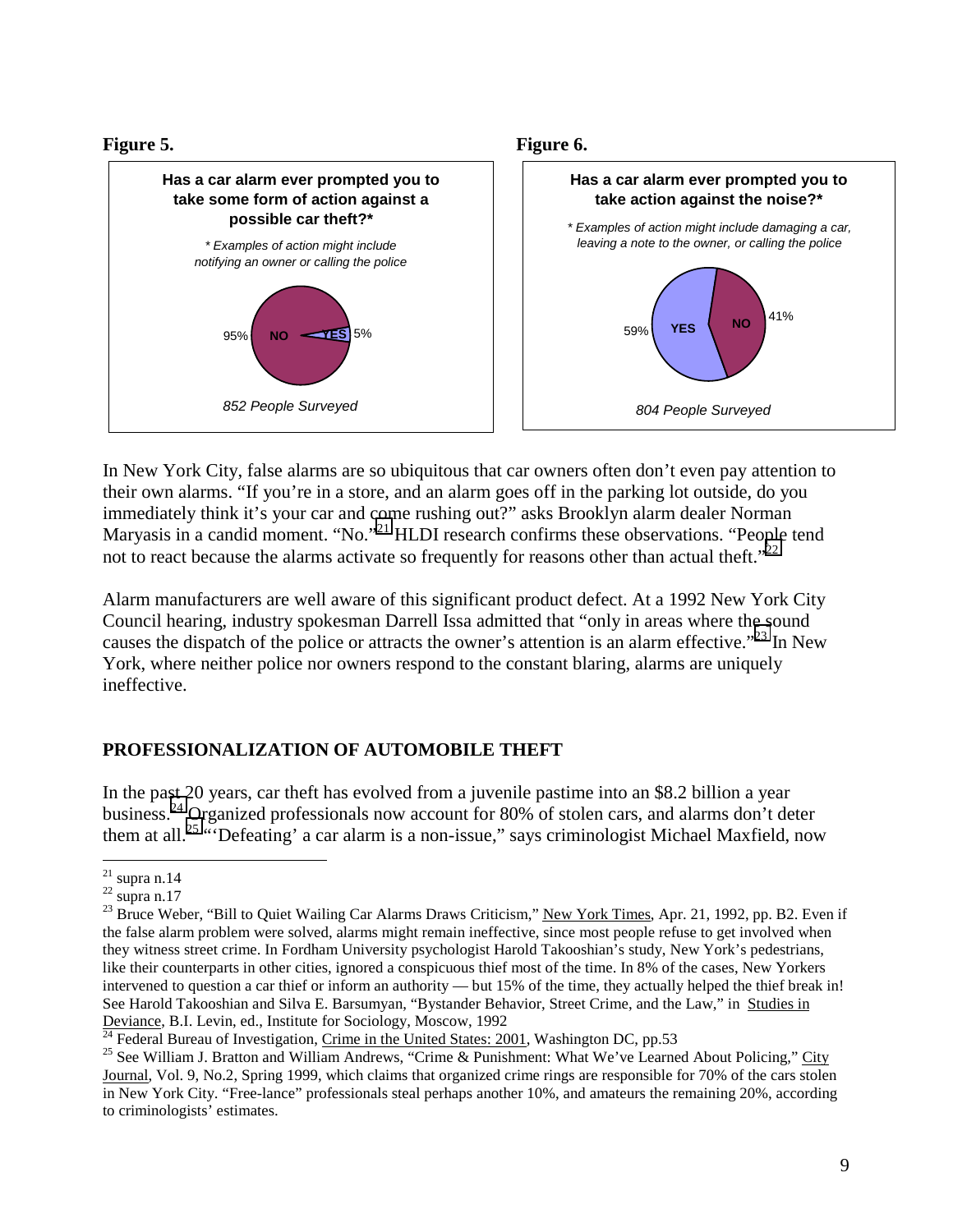studying car theft for the state of New Jersey. "Thieves smash windows, yank wires and the alarm is deactivated. Eighty percent of all thieves can and do steal a car with an alarm."

Police officers agree. "Alarms are fine for deterring joy riders," says detective E.S. Hopper, former head of the auto-theft unit in Atlanta. "But it would only be a two-second slowdown for a professional thief."26 Gary Sims, car theft expert for the Los Angeles Police Department, confirms:  $\cdot$ T've watched suspects steal a Mercedes that had an alarm system in less than a minute."<sup>27</sup>

Even alarm installers concede the ease of overcoming an alarm. "The vast majority of alarms can be disabled in, literally, ten seconds," says Micah Sheveloff, a former installer who has reviewed alarm systems for *Car Stereo Review* magazine. "And a knowledgeable thief can take apart the most sophisticated \$1,000 alarm installation in less than 5 minutes."

In her 1992 study, *Car Theft: The Offender's Perspective*, criminologist Claire Nee presented the only evidence T.A. could find that alarms might actually be an effective deterrent.<sup>28</sup> The increasing professionalization of car theft, however, has led her to question her findings. "I suspect the picture has changed dramatically since 1992 when we did the survey," she says. "Car security has improved greatly and there are reasons to believe, if you look at government figures, that 'joyriding' has decreased because of this while 'professional' car theft hasn't."

As alarms become commonplace, even the juvenile joy riders are beginning to defeat them easily. Professor Ronald Clarke, auto theft expert at Rutgers University, notes in his study for the Department of Justice that "interviews with offenders, including joy riders, show a fairly quick learning curve regarding how to deactivate alarm systems.<sup>29</sup> In short, car alarms today present no obstacle to the pros, and very little to the amateurs.

#### **THEFT OF PROPERTY FROM CARS**

Alarms purport to stop theft *from* cars, not just *of* cars. No evidence suggests that they are effective here, either. Although theft of car parts in New York plunged over 90% between 1988 and 1998, from 81,970 reported thefts to 7,949,<sup>30</sup> police attribute the drop to a crackdown on stolen parts buyers. Between 1995 and 1998, NYPD conducted over 60 sting operations where police offered supposedly stolen parts to dealers.<sup>31</sup> The detachable faceplates on car stereos, now available on about 80% of aftermarket systems, have also made a big difference, suggests Professor Andrew Karmen at John Jay College. $32$ 

 $\overline{a}$  $^{26}$  Quoted in Michelle C. Brooks, "Sound the Alarm: An overview of vehicle anti-theft systems," The Atlanta Journal and Constitution, Sept. 23, 1999, pp.6BE

Quoted in Jeanne Wright, "Your Wheels: The Shocking Truth About the Latest Anti-Theft Gizmo for Cars," The Los Angeles Times, Sept. 10, 1998<br><sup>28</sup> Roy Light, Claire Nee, and Helen Ingham, Car Theft: The Offender's Perspective, Home Office Research Study No.

<sup>130,</sup> HMSO, London, 1992

 $^{29}$  Ronald V. Clarke, Thefts Of and From Cars in Parking Facilities, U.S. Department of Justice, Office of Community Oriented Policing Services, Problem-Oriented Guides for Police Series, No. 10, 2002, pp.24

 $\frac{30}{31}$  Marcia Biederman, "A Sign of the Times: No More Signs," <u>New York Times</u>, Feb. 16, 2001 supra n.25

 $32$  supra n.30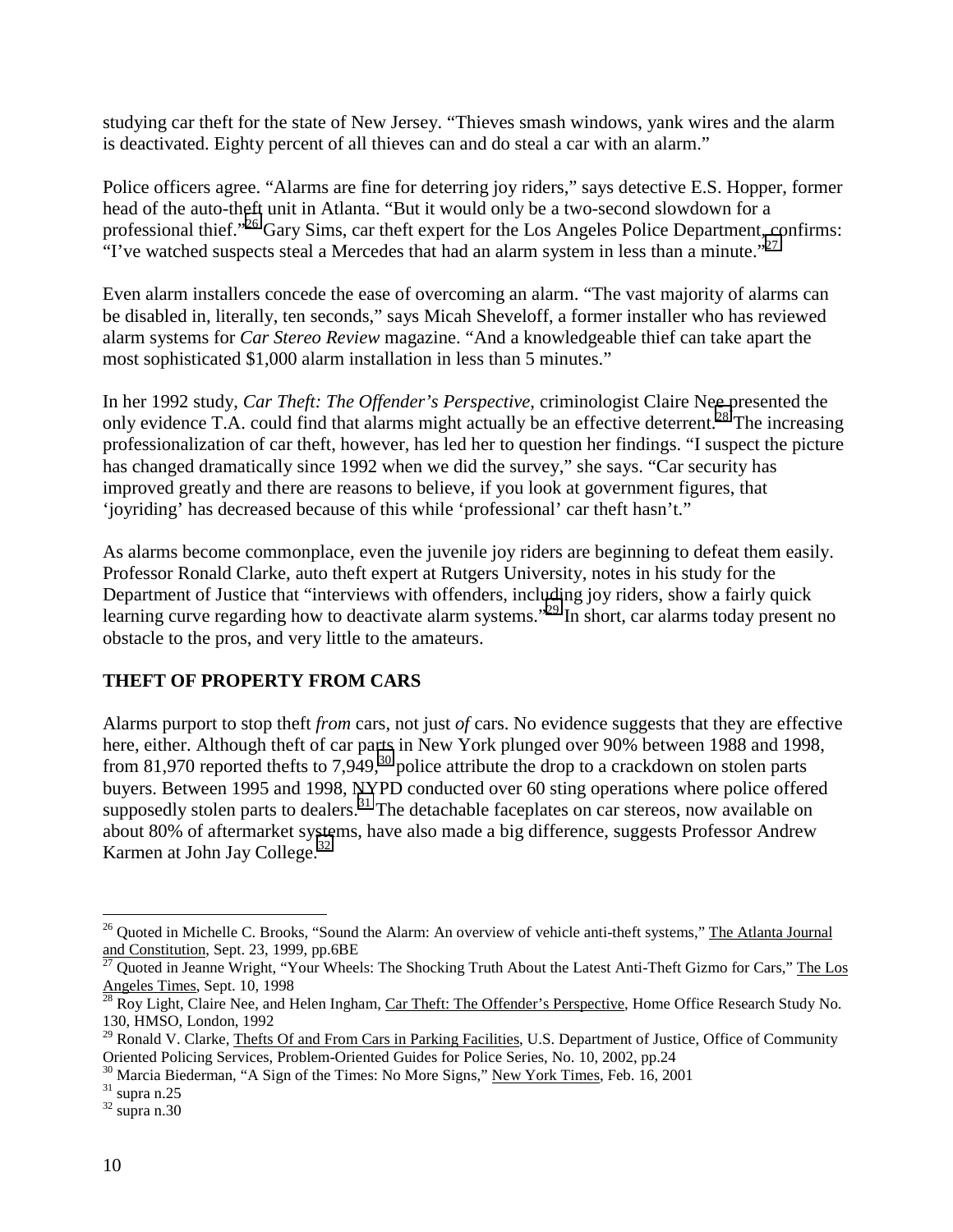One theory why car alarms do nothing to protect against break-ins is the "moral hazard" or "risk homeostasis" effect: people with alarms are more likely to carelessly leave their valuables in the car, thinking that the alarm will protect them.<sup>33</sup>

In some anecdotal cases, the overwhelming prevalence of false alarms actually works to thieves' advantage. Journalist Patrick Cooke relates the following story:

"One evening not long ago, while walking his dog along West  $77<sup>th</sup>$  Street, writer Charles Mann spotted a fellow at the end of the block behaving strangely. 'The guy was going down the street rocking parked cars back and forth,' Mann recalls. This rocking inevitably set a car alarm to wailing. By the time Mann reached the end of the street and saw the broken glass, he had figured out what was going on. 'The thief knew that nobody in the neighborhood would pay the slightest attention to a car alarm,' he says, 'so he used the noise to cover the sound of breaking the window. Then he stole the radio out of the car."<sup>34</sup>

# **III. Auto Theft-Prevention Devices That** *Do* **Work**

Although car theft has dropped 73% in New York City over the past decade,  $35$  it remains a common and costly property crime. Fortunately, there are a number of affordable and effective automobile theft-prevention options currently on the market. These silent alternatives truly make audible alarms obsolete.

Steering wheel locks (such as The Club) and brake pedal locks are the least expensive solutions, and both work to deter joyriders. Brake locks are particularly difficult to defeat. For those attracted to alarms, personal car alarm pagers buzz a vehicle's owner when a car is disturbed rather than annoying an entire neighborhood. Ten of the fourteen New York City car alarm installers we called sell and install these pagers, for about \$400. (By comparison, conventional aftermarket alarms range from \$200 to \$1,000.) With a silent pager, an owner knows when his car is being threatened, and can take appropriate action. This marks a great improvement over audible alarms, and eliminates the problems of noise pollution and false alarms.

The best theft prevention device on the market is the passive immobilizer, now standard equipment on 98% of General Motors' light duty vehicles and nearly all of the new Fords. These immobilizers use a key that contains a computer chip which communicates with the car's engine. Without the proper key, the only way to steal the car is to tow it away. "Obviously, an immobilizer is more effective than an alarm," says GM spokesman Andrew Schreck. "An audible system is really just a noisemaker, but we can tie an immobilizer directly to the ignition system, to make sure it really is a deterrent. And it doesn't cost us any more than putting in an alarm."

1

<sup>&</sup>lt;sup>33</sup> For an example of this effect, see Samuel Peltzman, "The Effects of Automobile Safety Regulation," Journal of Political Economy Vol. 83 (August 1975), pp. 677-725 (where Peltzman argues that drivers with seatbelts, knowing that they have a greater margin of safety, drive faster and less carefully.)

 $34$  Patrick Cooke, "Noises Out: What it's doing to you" New York Magazine, Nov. 2, 1992<br> $35$  Source: NYPD CompStat Unit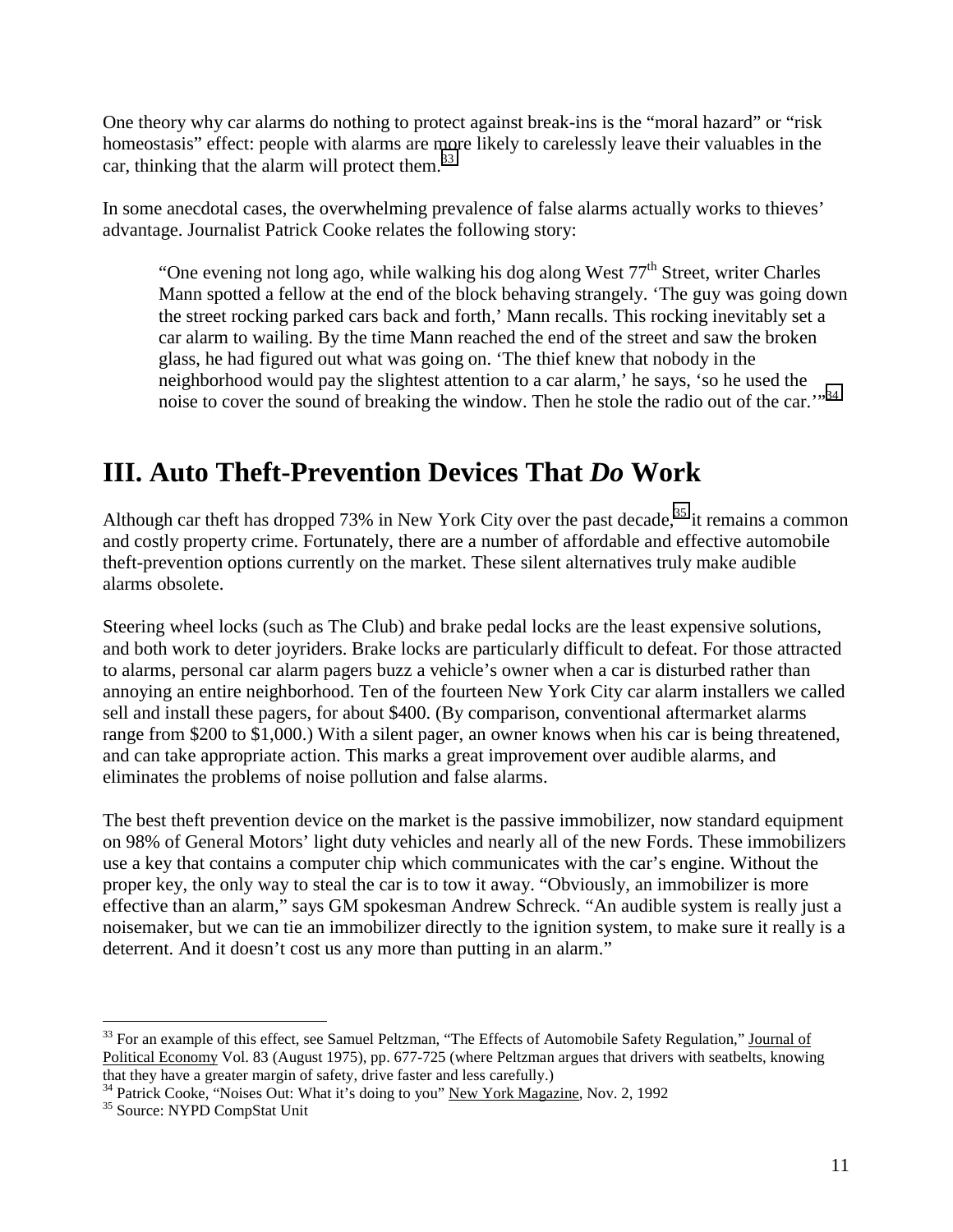The insurance statistics speak for themselves. When Ford added an immobilizer system to the Ford Mustang, theft rates dropped  $77\%$ .<sup>36</sup> The next year, Ford put this system on the F-150 truck, and its insurance claims fell from 786 to 198. Average theft losses for the Nissan Maxima, once \$14,148, plunged to \$5,429 in the year an immobilizer was introduced. On average, immobilizers cut theft losses in half, at no extra cost to the consumer, and make audible alarms completely unnecessary.<sup>37</sup>

Finally, vehicle tracking systems such as Lojack dramatically cut auto theft rates by using global positioning satellites to keep track of cars. When a theft is reported, police can track and recover the car 95% of the time.<sup>38</sup> In comparison, cars without Lojack are recovered 62% of the time.<sup>39</sup> Very often, Lojack leads police directly to the thieves. Lojack has helped police to break up at least 53 "chop shops" in Los Angeles alone. Because all car owners benefit from the disruption of car theft rings, the National Bureau of Economic Research concludes that one auto theft is eliminated annually for every three Lojack systems installed in central cities.<sup> $40$ </sup> Lojack is relatively expensive at \$695, but new competition from GM's OnStar tracking system is lowering the price.

Given the range of effective and affordable options available, there is no longer a need for audible car alarms in New York City.

| <b>Type</b>    | <b>Brands</b>         | <b>Price</b>      | <b>Pros</b>          | Cons                 |
|----------------|-----------------------|-------------------|----------------------|----------------------|
| Audible car    | Viper, Hellfire,      | \$200 to \$1,000  | Provides car owner   | Remarkably           |
| alarms         | Cobra, Hornet         | including         | with a sense of      | ineffective and      |
|                |                       | installation      | security.            | destructive.         |
| Brake pedal or | UnBRAKEable           | \$30 to \$60      | Inexpensive visual   | Pro thieves can saw  |
| steering wheel | Auto Lock, The        |                   | deterrent. Works at  | through flimsy       |
| lock           | Club                  |                   | least as well as     | steering wheels, or, |
|                |                       |                   | audible alarms.      | given time, the      |
|                |                       |                   |                      | brake pedal.         |
| Personal alarm | Autopage,             | \$200 to \$400    | Directly alerts      | Some pagers have     |
| pagers         | Crimestopper          | including         | owner without        | limited range. Must  |
|                |                       | installation      | waking up the        | be within a few      |
|                |                       |                   | neighborhood.        | blocks of car.       |
|                |                       |                   |                      |                      |
| Passive        | $SecurityLock^{TM}$ , | Standard feature  | Virtually impossible | Only dealer can      |
| immobilizer    | SmartKey              | on many new cars. | to start the vehicle | replace ignition     |
|                |                       |                   | without a key. Cuts  | key— it has a        |
|                |                       |                   | theft rates in half. | computer chip in it. |
|                |                       |                   |                      |                      |
| GPS vehicle    | Lojack, OnStar        | \$695             | Car (and often the   | Expensive, but       |
| tracking       |                       |                   | thief) are found.    | competition is       |
|                |                       |                   | Recovery rate of     | bringing prices      |
|                |                       |                   | 95%.                 | down.                |

#### **ALTERNATIVES TO AUDIBLE ALARMS**

<sup>38</sup> Ian Ayres and Steven D. Levitt, "Measuring Positive Externalities from Unobservable Victim Precaution: An Empirical Analysis of Lojack", National Bureau of Economic Research, Working Paper No. w5928, Feb. 1997, pp. 31  $39 \text{ supra}$  n.24

 $40$  supra n.38

 $\overline{a}$ <sup>36</sup> Ford Motors, "72 Quadrillion Ways to Keep Your Vehicle," press release, March 26, 1997

<sup>&</sup>lt;sup>37</sup> Yvonne Chilik Wollenberg, "High-tech devices cut down on car-snatching," Medical Economics, Sept. 18, 2000, Vol. 77, No. 18, pp. 21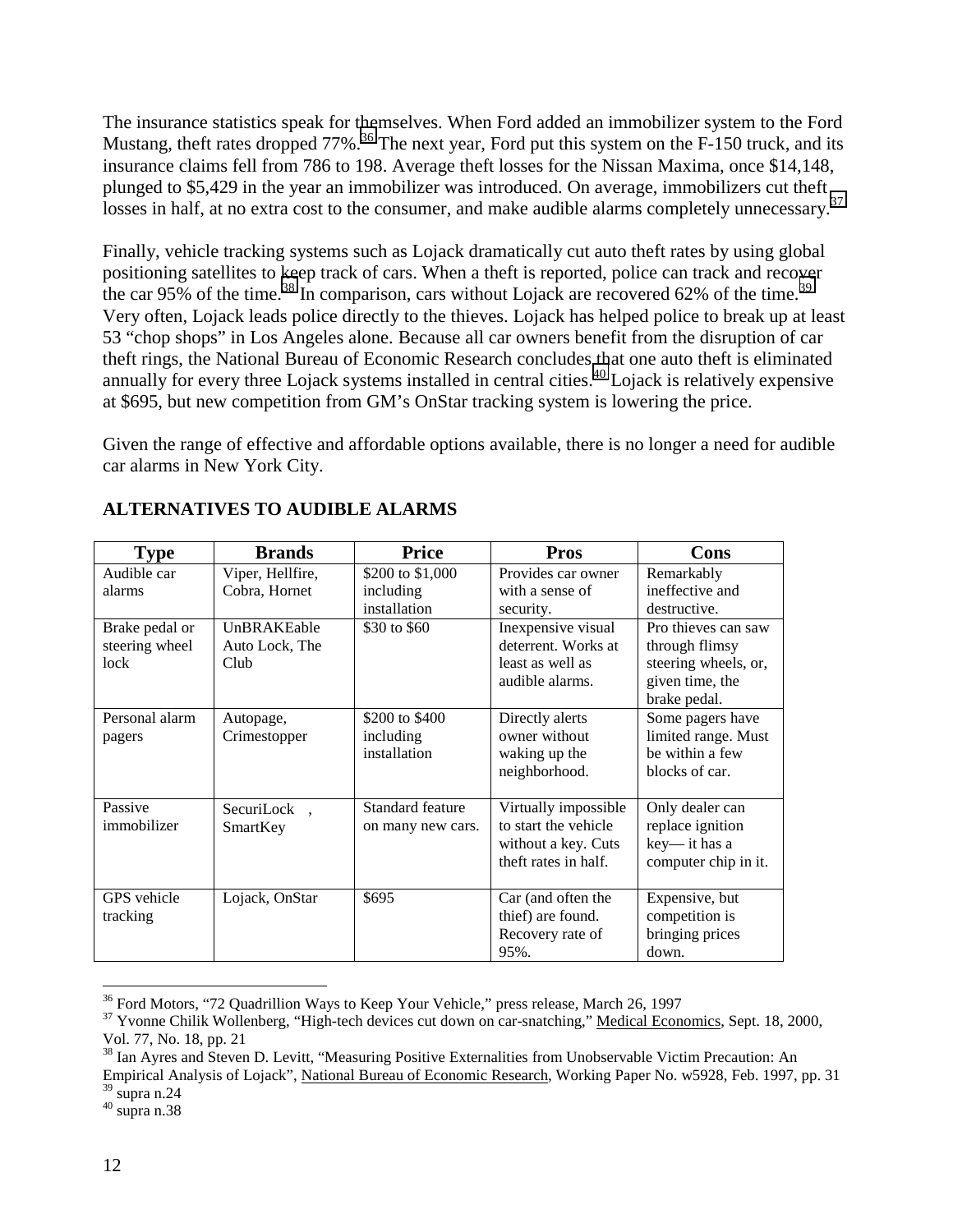### **IV. Car Alarms and the Law**

New York has tried to rein in car alarms before. Most recently, in 1993 the city amended the noise code to limit audible car alarms to three minutes of noise and to ban the use of motion sensors, the technology responsible for most false alarms. Unfortunately, these laws have not silenced the city's blaring cars. First, they have proved unenforceable. Police are unwilling to stand around timing alarm noises, and they have no way to verify the type of sensor employed. Second, limiting the duration of an alarm does not eliminate its harm. Even an alarm that sounds for a short time can wake up an entire neighborhood, while a single three-minute alarm can go off many times in succession, creating a public nuisance that, in theory, remains legal. Enforcing the current law would still leave the car alarm problem unsolved.

#### **BANNING THEM: LEGALLY ACCEPTABLE**

Recognizing the problem with current laws and citizens' overwhelming unhappiness with alarms, New York's City Council members have often expressed a desire to ban car alarms, yet they have always held back. Some have claimed that a ban would be inconsistent with state laws, especially s2337 of the Insurance Code. Others have worried that a ban would be an "unconstitutional infringement on interstate commerce."<sup>41</sup> Neither of these are serious legal arguments. New York City has the authority to ban the sale, use and installation of audible car alarms according to legal experts (see Appendix B). The real issue is political, not legal. It seems that some City Council members are worried about a backlash from taking away the miniscule discount that New York City car owners receive for installing alarms.

#### **BANNING THEM: TECHNICALLY FEASIBLE**

Banning alarms in New York City would not be a serious imposition on either drivers or local businesses that install and service car security devices. Aftermarket alarms can be installed to either activate automatically (called "passive arming") or upon pushing a button on the remote ("active arming"). Alarm installers can switch a device from one installation mode to the other in a few minutes, and most offer this service for free. Car owners with existing alarms could easily comply with a ban by putting their alarm into "active arming" and leaving it off while in the city. Alternately, owners could use the "valet switch," which disables even a passively armed alarm.<sup>42</sup> Drivers with built-in OEM alarms might have a still easier task; some of these alarms go off so rarely that owners could effectively do nothing, and not worry about the ban. Finally, owners could decide to remove their alarms entirely and replace them with something more effective. Since the vast majority of alarm installers already provide other, more effective car security products, their business should not be hurt by a change in law.

<sup>1</sup>  $41$  supra n.18

 $^{42}$  For a full discussion of installation options, see "To Foil a Car Thief," Consumer Reports, Feb. 1997, pp. 20-24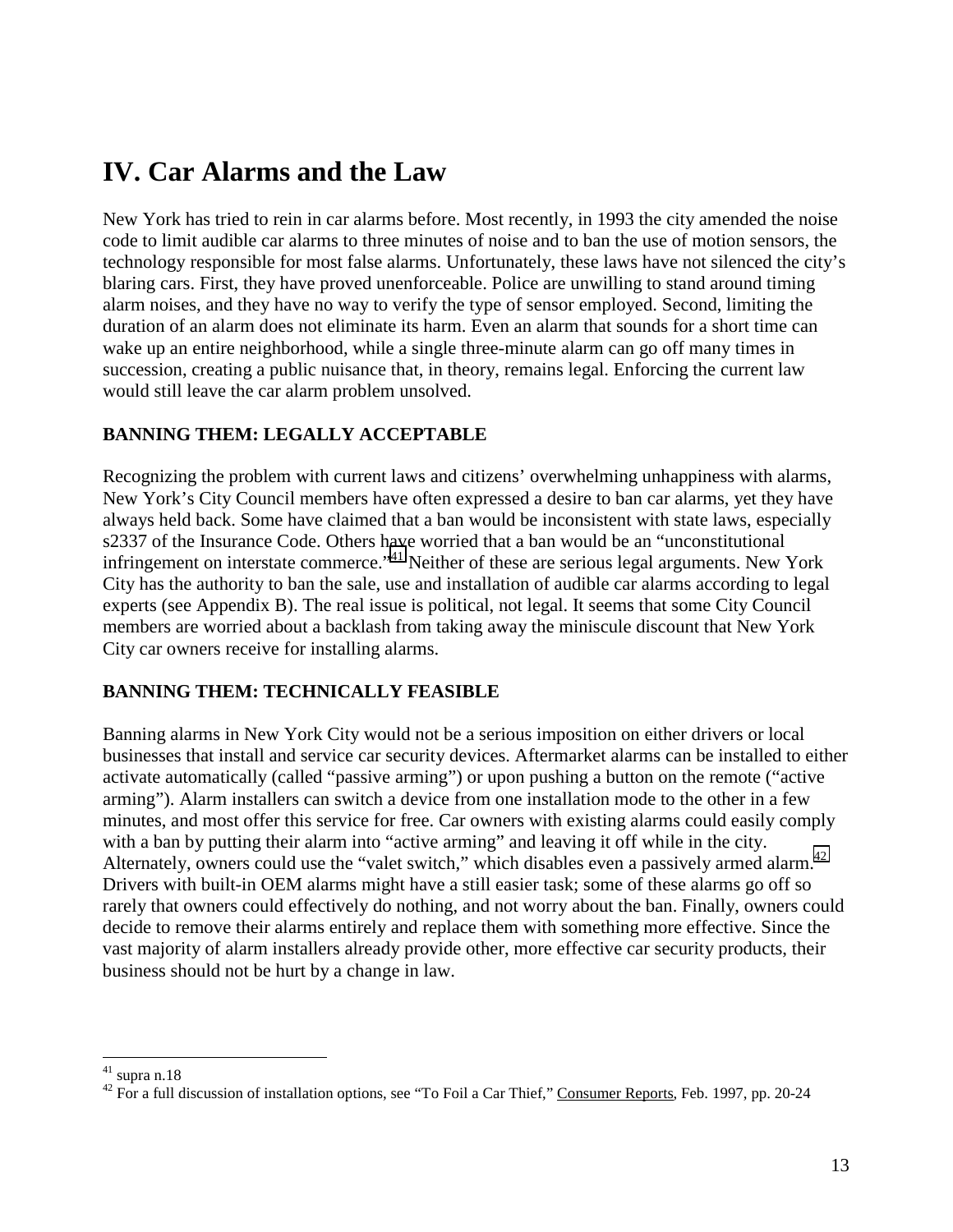#### **RECOMMENDATIONS**

Council member John Liu and others introduced a bill in 2000 to prohibit the sale and installation of audible car alarms in the five boroughs (Int 0194-2002). The bill is currently stalled inside the Committee for Environmental Protection chaired by Queens City Council member James Gennaro. T.A. recommends that this bill be moved through the Committee to public hearing. T.A. also recommends that City Council members strengthen the bill by including a complete ban on the usage of audible car alarms in New York City.

Additionally, police officers, the Department of Transportation, and the Department of Environmental Protection should be empowered to ticket and tow any motor vehicle with a sounding alarm. If a car alarm complaint is received, but the alarm is silent when the authorities arrive, it should be permissible for an officer to make contact with the car to determine if an alarm is active. To encourage compliance, fines for car alarm violations should be significantly increased, and the sale and installation of audible alarms should be prohibited in New York City.

The city should urge state legislators to eliminate the car alarm discount from New York's Insurance Code for any city with a population greater than one million. For enforcement purposes, the State should add a "noise emissions" test to the annual state automobile inspection process. This test would ensure that any audible alarm can be deactivated by the owner (through use of a "valet mode" or an "active arming" installation), a prerequisite for compliance with the local law. Finally, in accordance with the current noise code, police should retain the right to take reasonable and necessary steps to disconnect any audible alarm while it is sounding.

**Appendix A:** Car Alarm Noise Cost Model **Appendix B:** Legal Authority of City to Ban Audible Car Alarms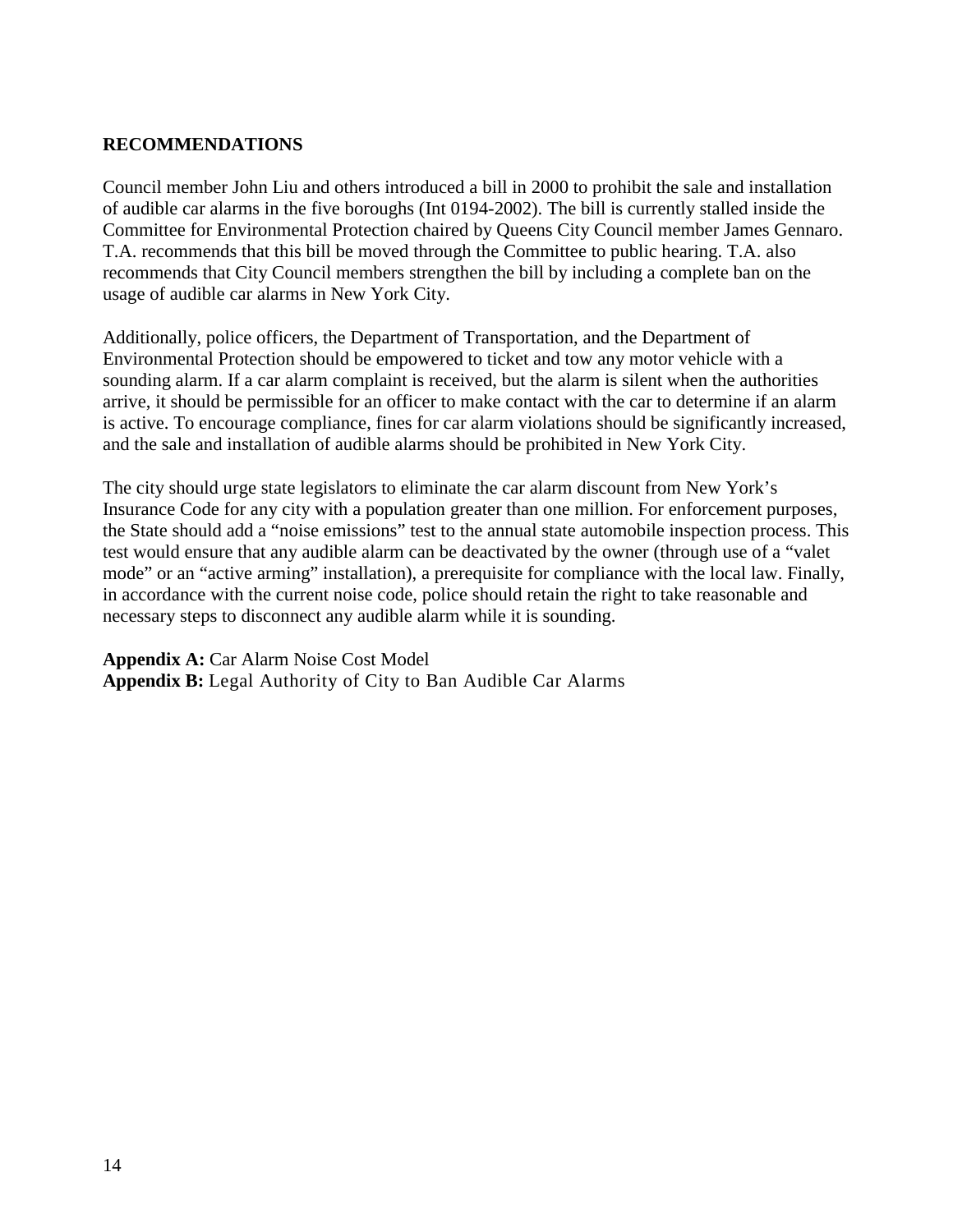# Appendix A

### **Car Alarm Noise Cost Model\***

March 18, 2003 **\_\_\_\_\_\_\_\_\_\_\_\_\_\_\_\_\_\_\_\_\_\_\_\_\_\_\_\_\_\_\_\_\_\_\_\_\_\_\_\_\_\_\_\_\_\_\_\_\_\_\_\_\_\_\_\_\_\_\_\_\_\_\_\_\_\_\_\_** 

#### **MAIN FINDINGS**

The average New York City resident pays a car alarm "Noise Tax" of approximately **\$100 to \$120 per year.** 

Car alarms cost New York City **\$400 to \$500 million per year.**

#### **DEVELOPING A COST MODEL FOR CAR ALARMS**

The model below attempts to determine the cost of car alarm noise to the people of New York City. Car alarm noise is a form of pollution known as a "negative externality": the unexpected and unaccounted-for cost of an economic activity. When a New Yorker buys and installs a car alarm, its price does not account for the health, productivity, property value, and quality of life costs the alarm will impose on the owner's neighbors. This model provides a simple, straightforward formula to allow us to begin to calculate the cost of audible car alarms in the dense urban environment of New York City.

 $(V * APF) * (N * NDI) =$ One minute's worth of car alarm damage to the average New York City resident.

 $V =$ The value of one minute of the average New Yorker's time. APF = Aggravation Persistence Factor  $N =$  Alarm noise over and above average street noise. Measured in decibels. NDI = Noise Depreciation Index

#### **STEP 1: V**

 $\overline{a}$ 

We determine the value of V, the value of one minute's worth of the average New Yorker's time. To keep things simple and straightforward, we base this number on income.

Total per-capita income in 1999 for New York City (US Census 2000) = \$33,901  $$33,901 / 365 \text{ days} = $92.88 / \text{day}$ 

<sup>\*</sup> This work is based on a model developed by economist Charles Komanoff and Howard Shaw, Ph. D. in their report, *Drowning in Noise: Noise Costs of Jet Skis in America*. The report was commissioned by the Noise Pollution Clearinghouse and can be found here: http://www.nonoise.org/library/drowning/. Komanoff also worked closely with TA to develop the Car Alarm Noise Cost Model in this report. It should be noted that we are still working to hone our Cost Model. Please be sure to refer to the numbers you find in this draft of the report as an "estimate."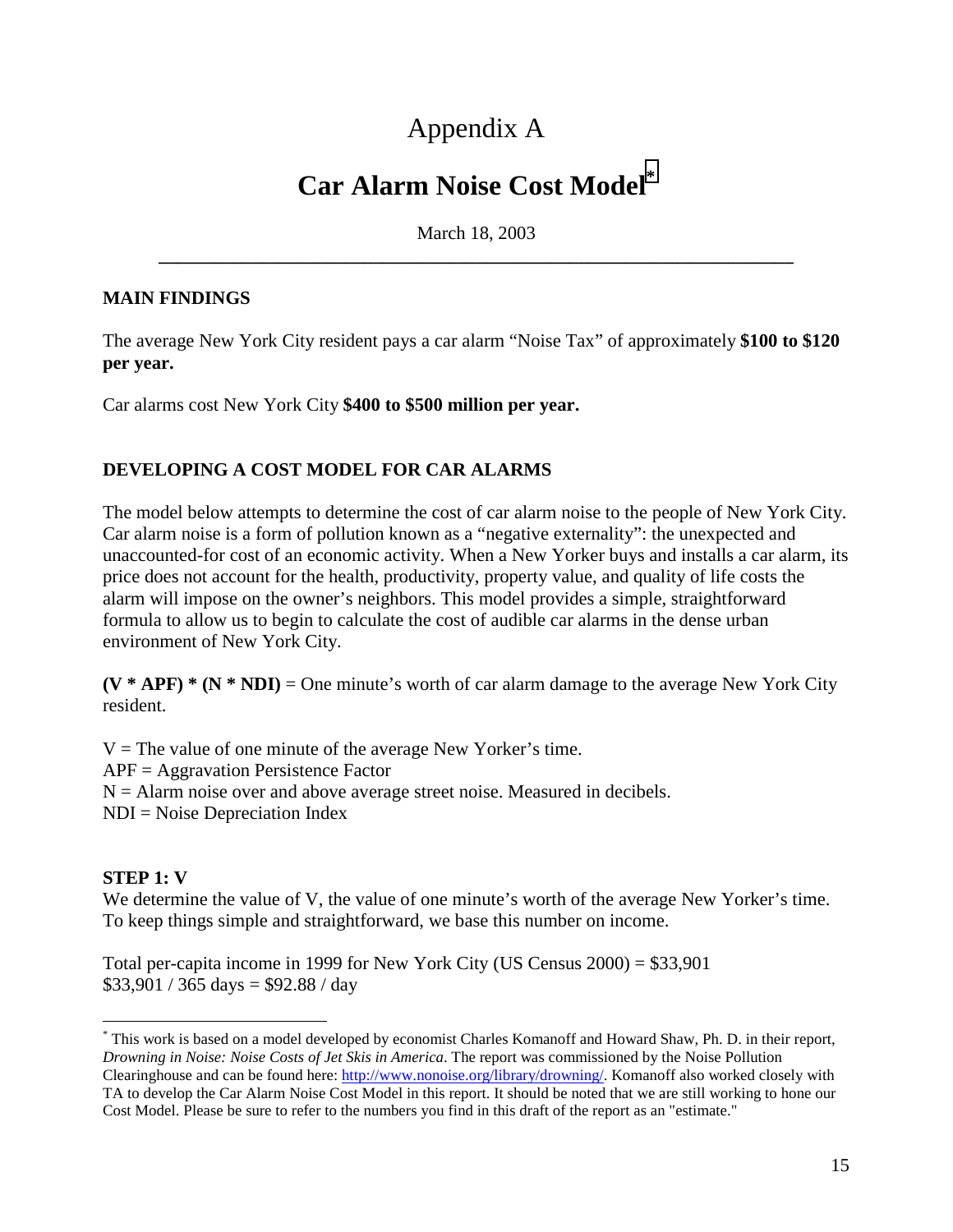There are 1,440 minutes in a 24 hour day.  $$92.88 / 1.440$  minutes = 6.5 cents. **V = 6.5 cents**

When one minute of the average New Yorker's life enjoyment and productivity is destroyed, it costs 6.5 cents.

#### **STEP 2: APF**

As our research shows, the type of noise produced by car alarms has a cumulative effect on public health, productivity, property value and quality of life. Personal experience backs this up. An alarm ringing for just two minutes in the middle of the night, for example, can wake a person up for a full hour and ruin a good portion of that person's productivity the next day. Noise research consistently shows that the harm of a loud variable noise goes beyond the one or two minutes that the noise is actually sounding. The Aggravation Persistence Factor (APF) is a number that accounts for the damage that an alarm does above and beyond the time that it is actually sounding. A night-time alarm may have a higher APF than a work-day alarm. For the purposes of this model, we are using 5 as our APF value, assuming that one minute's worth of alarm creates, on average, five minutes worth of stress, damage and aggravation.

 $V = 6.5$  cents  $APF = 5$ 

(6.5 cents \* 5 APF) = **32.5 cents.** 

One minute's worth of car alarm noise destroys 32.5 cents worth of life enjoyment and productivity for the average New Yorker.

#### **STEP 3: N**

Next we want to determine how much noise an alarm creates over and above the typical New York City street noise. The U.S. Environmental Protection Agency estimates urban residential areas to have, on average, residual noise levels ranging from 46 to 60 decibels (dBA). The decibel scale, it should be understood, is logarithmic not linear. An increase of 10 dBA represents a doubling in perceived loudness. We will use **53 dBA** as the average background noise level in an urban area.

Many car alarms on the market today boast of their ability to reach sound levels as high as 125 dBA. We must assume that most alarms are not this loud. We also know that if a person is standing right next to the alarm when it sounds, the noise is much louder and more intense than it is for a person 300 feet away. To be conservative, let's say that the average car alarm raises the background noise level to **78 dBA**.

 $78$  dBA – 53 dBA =  $25$  dBA.

Researchers have long noted that variable noise is generally more disturbing to human beings than steady noise, even when the steady noise is louder. Car alarms are a variable noise. In 1970, British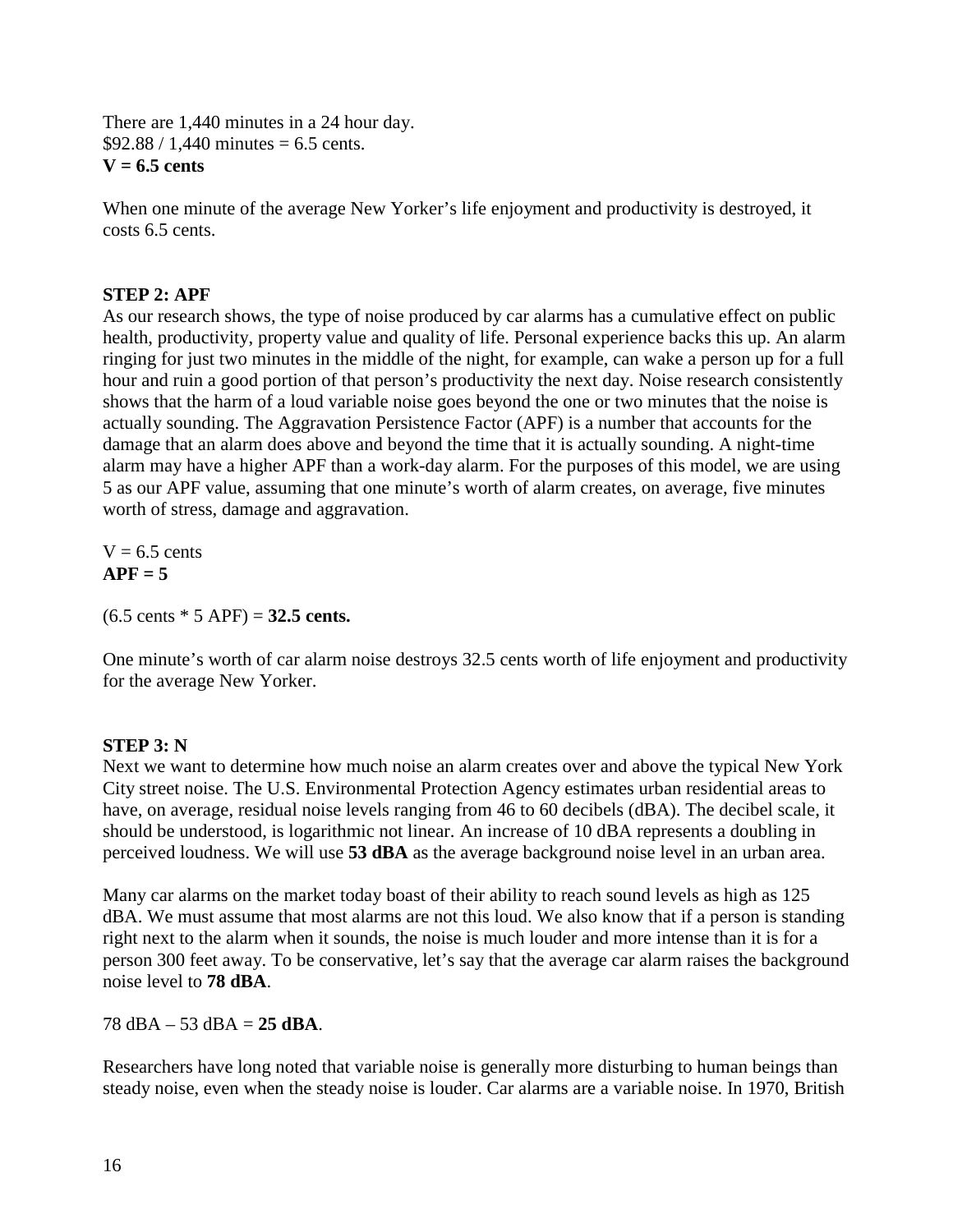acoustician Douglas Robinson developed a formula to account for the increased impact of variable noise. Robinson's Formula states  $L_{NP} = L_{EQ} + 2.56 *$  Sigma.  $L_{NP}$  is the Noise Pollution Level, that is, the level at which a constant noise would be as annoying as the varying noise.  $L_{E0}$  is the mean noise power intensity converted to dBA. And Sigma is the standard deviation of the noise intensity in decibels.

Robinson's Formula increases the impact of the car alarm noise by approximately 10 dBA.

 $25$  dBA + 10 dBA = 35 dBA

#### **N = 35 dBA**

#### **STEP 4: NDI**

The Noise Depreciation Index is a numerical measure of the degree to which additional noise in an environment degrades its utility value. The estimate we use here is 1.0% per dBA. In other words, for each increase of one decibel of noise, a New York City resident's life productivity and enjoyment declines 1%. The Noise Depreciation Index is a well-established concept in measuring the impact of transportation noise and 1% is a conservative NDI figure compared to property value studies done near airports and other studies.<sup>43</sup>

#### **NDI = .01**

#### **STEP 5: HOW MUCH IS A NEW YORK MINUTE REALLY WORTH?**

 $(V * APF) * (N * NDI) = One minute's worth of car alarm damage to the average New York City$ resident.

(6.5 cents \* 5) \* (35 dBA \* .01) = **11.375 cents**

One minute's worth of car alarm costs the average New Yorker about 11 and a half cents worth of life enjoyment and productivity.

#### **STEP 6: FACTORING IN T.A.'S SURVEY DAT.A.**

Transportation Alternatives recently conducted an online survey about car alarms. Over 800 New York City residents responded to the survey. Among other questions, we asked how many car alarms people typically hear each week, and how long each alarm typically lasts. The survey revealed the following:

7.5 = Median number of alarms the average New York City resident hears per week.

<sup>1</sup> <sup>43</sup> Mark A. Delucchi and Shi-Ling Hsu, "The External Damage Cost of Direct Noise from Motor Vehicles: Details by Urbanized Area," Institute of Transportation Studies, Publication No. UCD-ITS-RR-96-03 (14A), December 1996.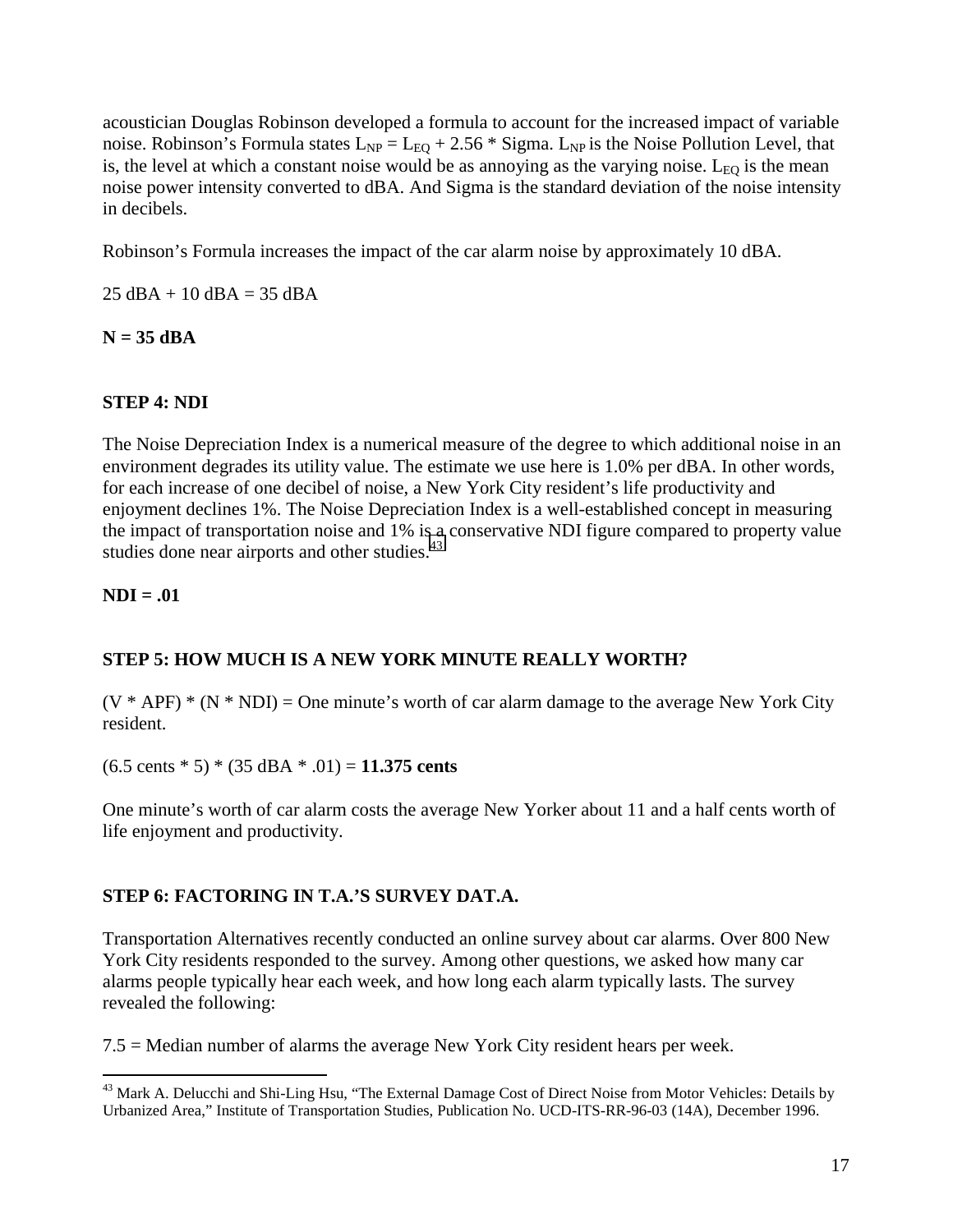2.5 minutes = Median duration of alarm blast.

 $7.5 * 2.5 = 18.75$ 

The average New York City resident endures approximately 18.75 minutes of car alarm noise per week.

11.375 cents / minute \* 18.75 minutes = \$2.13

Car alarm noise costs the average New York City resident \$2.13 / week.

 $$2.13$  / week  $*$  52 = \$110.76

The average New York City resident pays a car alarm "Noise Tax" of approximately **\$110.76 per year.** 

Let's assume that 50% of New York City's 8,000,000 residents are deaf, too young, too old or have some other issue that prevents them from ever hearing or being bothered by a car alarm. The affected population is 4,000,000.

 $4,000,000 * $110.76 = $443,040,000$  / year.

**\$443,040,000 =** Annual cost of car alarm damage to New York City residents.

#### **STEP 7: INSURANCE DISCOUNT VERSUS THE NOISE TAX**

New York State residents pay, on average, \$189.56 per year for the "comprehensive" portion of their auto insurance.44 (Comprehensive coverage insures cars against theft, fire, flood, windstorm, vandalism, and falling objects.) These rates are generally much higher in urban areas, where theft is more common. Citywide data for New York are not available; however, we know that in the urban District of Columbia, which had 133 thefts per thousand cars in 2001, the average comprehensive premium was \$227.23.45 That same year, New York City reported only 18 thefts per thousand cars.<sup>46</sup> It is therefore unlikely that comprehensive rates in the City would be higher than in Washington; still, to be conservative, let's assume that the rates here are twice the state average: **\$379.12**.

 $\overline{a}$ 

<sup>44</sup> National Association of Insurance Commissioners, "State Average Expenditures and Premiums for Personal Automobile Insurance in 2000," provided by the Insurance Information Institute, New York. The rest of a car insurance policy ("no-fault," liability, uninsured motorists, collision, etc.) is of course much more expensive, but the car alarm discount does not apply to these portions.

 $45$  Ibid.

<sup>&</sup>lt;sup>46</sup> The National Insurance Crime reports that 28,998 cars were stolen from Washington, D.C. in 2001, and 34,680 from New York City ("NICB Vehicle Theft Study," April, 2002). The U.S. Census reports that there are 218,718 privately owned cars in Washington D.C., and 1,897,426 in New York City (U.S. Census Bureau, Census 2000: Supplementary Survey Summary Tables, "Table H041: Tenure by Vehicles Available").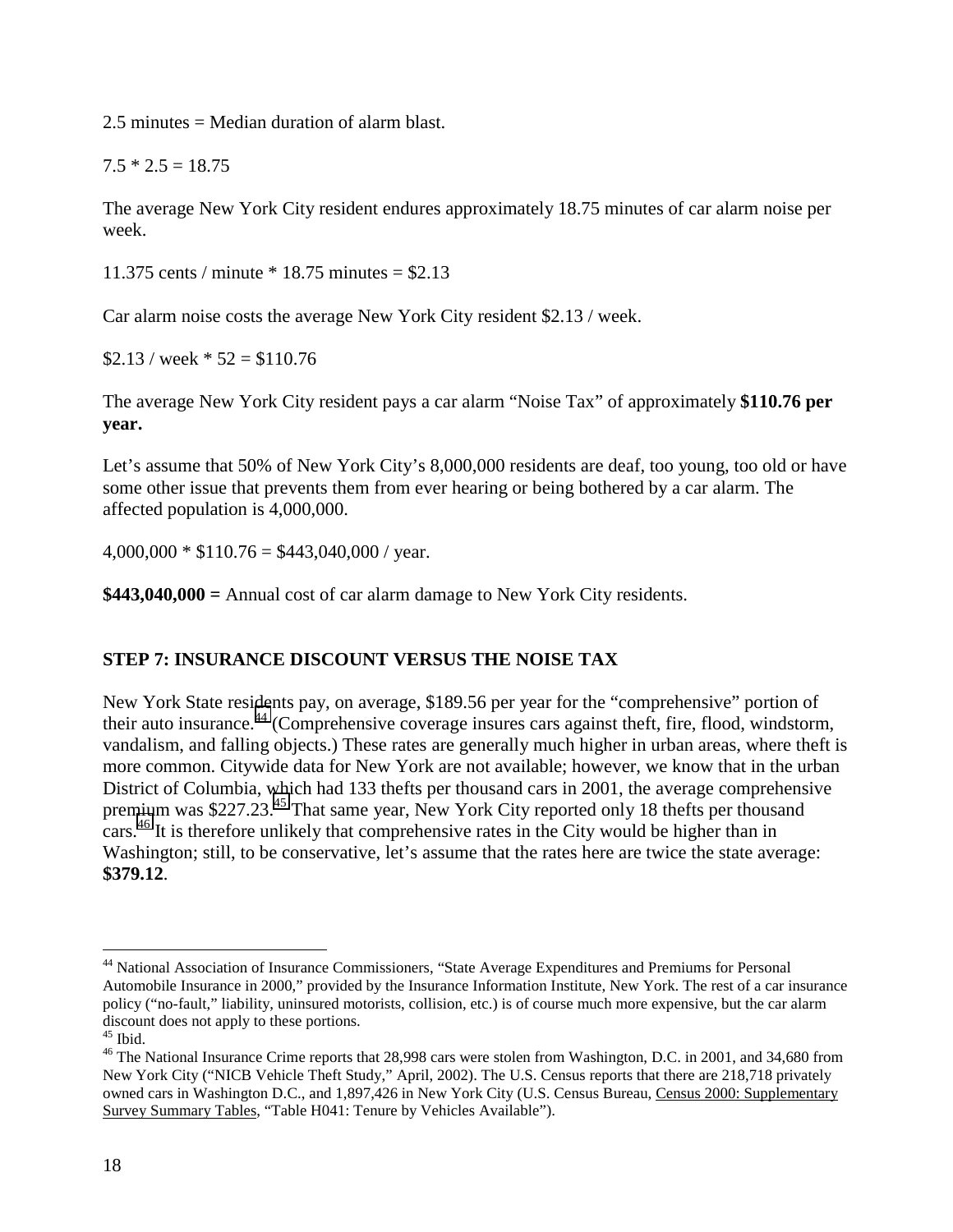Though State law does not require it, a number of insurance companies provide discounts on comprehensive coverage for New York City car owners who use car alarms. Some insurance companies, notably MetLife, do not offer discounts for car alarms since there is no evidence that they work to reduce theft. The typical car alarm discount is **5%**.

 $$379.12 * 5\% = $18.96.$ 

**\$18.96** = Average annual car alarm insurance discount for a New York City car owner. **\$110.76** = Average annual car alarm cost to all New York City residents.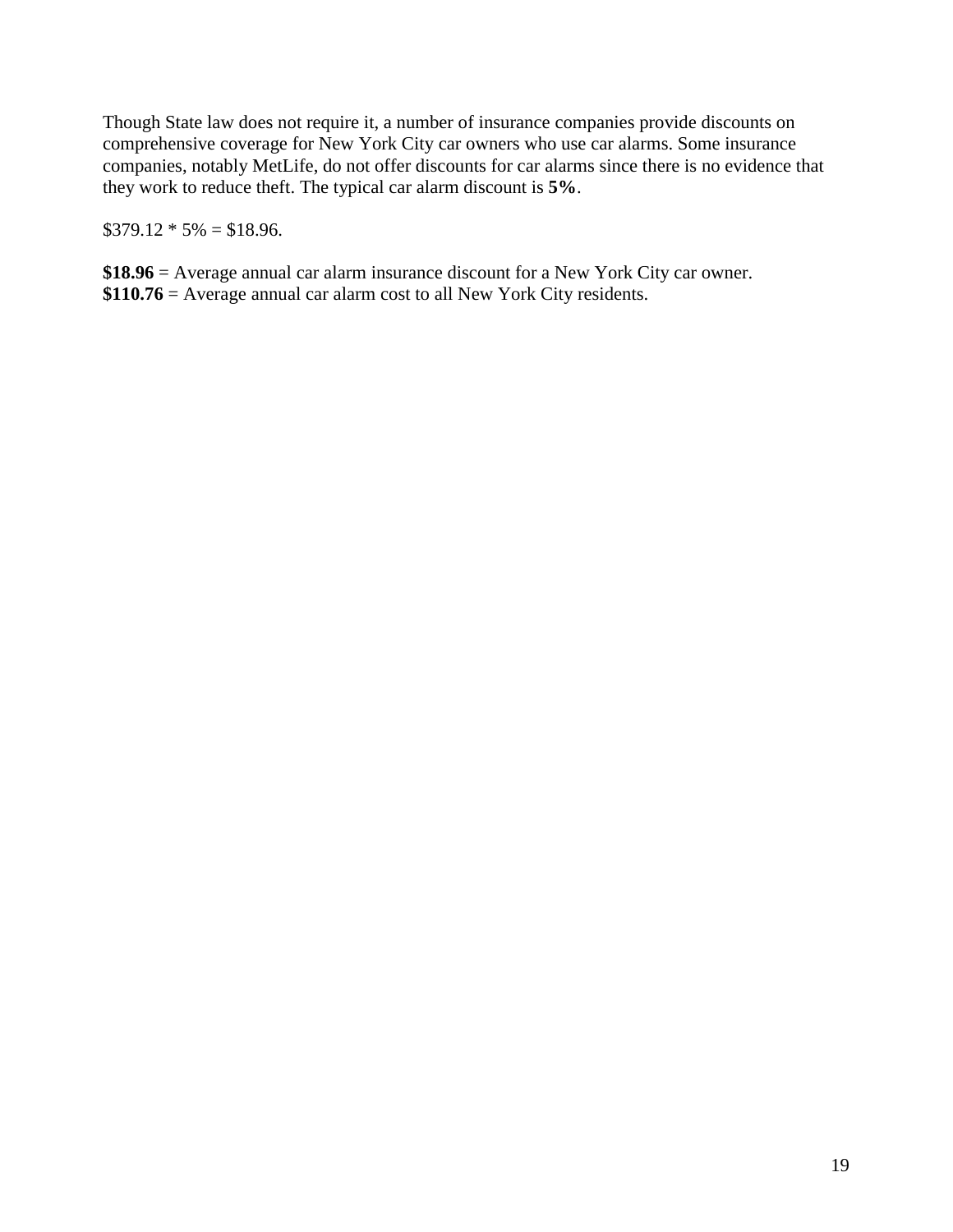### **Appendix B**

# Legal Authority of City to Ban Audible Car Alarms

Mateo Taussig-Rubbo<sup>\*</sup>

March 13, 2003

#### **INTRODUCTION**

High ambient noise levels are a steady source of concern to New Yorkers, impacting quality of life in myriad ways. Transportation Alternatives, a non-profit public interest advocacy group, has requested an analysis of the scope of the City of New York's authority to ban or otherwise regulate the source of much noise in the City—the audible motor vehicle alarm.

This memorandum, based upon analysis of relevant constitutional and statutory authority, as well as case law, concludes that the City of New York (the "City") has authority to ban the sale, use or installation of audible motor vehicle alarms (hereafter "alarms" or "car alarms"). Such a ban would be a valid exercise of the City's police powers, and New York State (the "State") law expressly contemplates local enforcement with respect to alarms. A ban would not be preempted by or be inconsistent with State law. Were preemption or inconsistency to be found, a local ban may nonetheless be permissible where there are unique local conditions warranting such a variance.

Aside from an outright ban, the City has substantial power to regulate noise, traffic, and parking. The history of ineffective and underenforced regulation surrounding this issue suggests that care will have to be taken to design a workable enforcement mechanism.

### **STATE AND CITY LAW ON AUDIBLE CAR ALARMS**<sup>47</sup>

State law touches upon audible car alarms in a number of ways. Through the Business Law, the State has prohibited the sale and installation of car alarms where the audible portion of alarm shut does not shut off after three minutes; it further requires that alarms be capable of being activated only by "direct physical contact" or by an "individual remote activation device." N.Y. Gen. Bus. § 399 (u)(1)(2).<sup>48</sup> The State has exempted installers of car alarms from the general licensing requirement of Article 6-D of the General Business Law. N.Y. Gen. Bus. Law § 69-m(2).

 \* J.D.; consultant to Transportation Alternatives.

<sup>&</sup>lt;sup>47</sup>Federal law does not restrict regulation in this area. The Noise Control Act of 1972 was intended to protect Americans from "noise that jeopardizes their health or welfare." 42 U.S.C. s7641 (1998). However, the federal role has been circumscribed, leaving the field to state police powers. See, Steven N. Brautigam, Rethinking the Regulation of Car Horn and Car Alarm Noise: An Incentive Based Proposal to Help Restore Civility to Cities, 19 Colum. J. Envtl. L. 391, 426 (1994).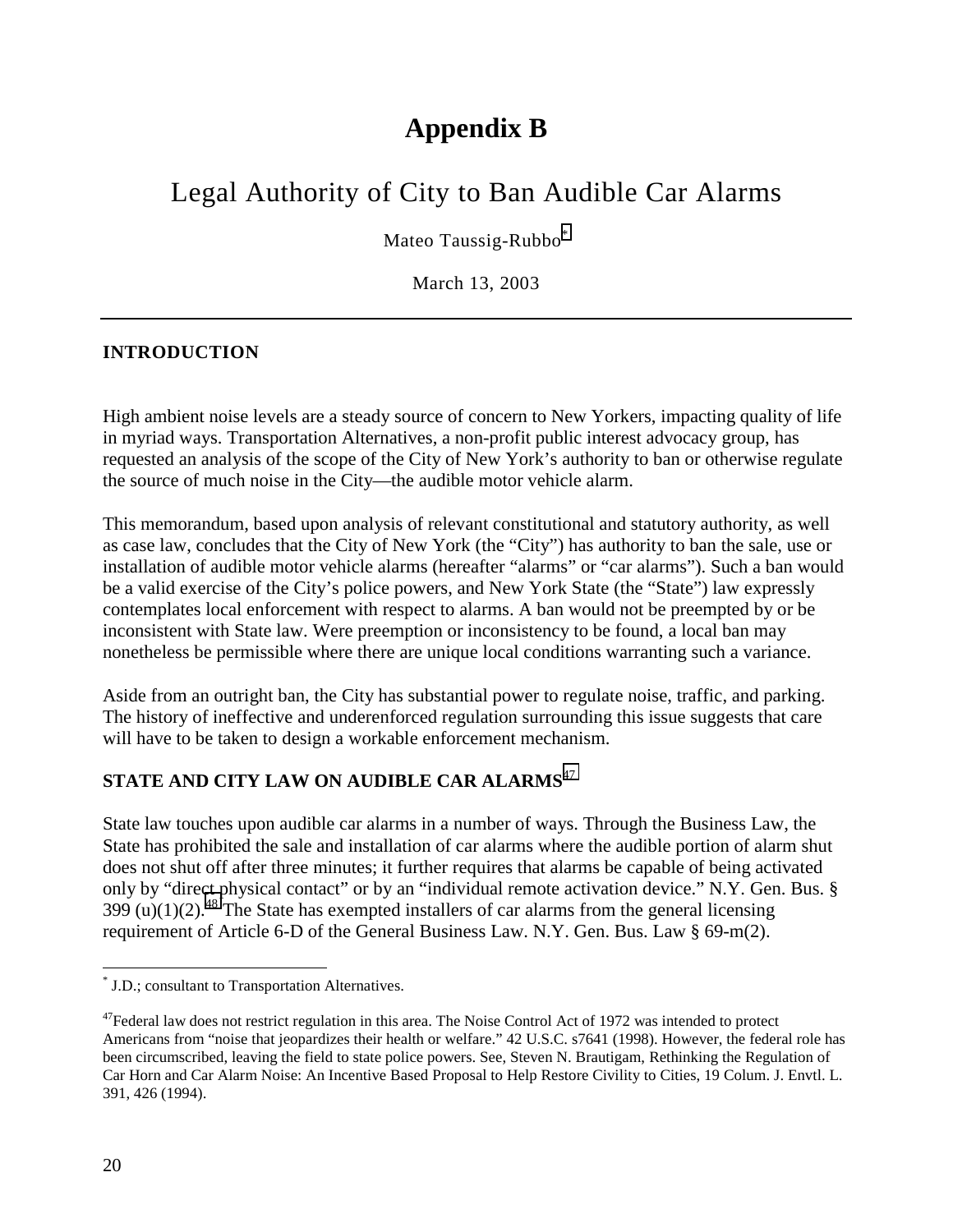State law also touches upon car alarms through its regulation of the insurance industry, requiring insurers to keep records of the fire, theft, and comprehensive insurance experience of customers with and without anti-theft devices. The law does not specifically permit or require alarms, but provides that where they are used insurers shall "appropriately modify the premium…for automobiles with such devices, to reflect reduced exposure to risk." N.Y. Insur. Law § 2337 (b). The section further provides that the premium reduction shall be "based solely on sound actuarial practices and limited only by sound actuarial determinations," and thus is not an automatic discount. N.Y. Insur. Law § 2337 (b).

The State Vehicle and Traffic Law specifically permits the legislative body of local governments to serve a notice of a violation "of any local law or ordinance relating to the prevention of noise pollution" caused by an alarm owner over whom the City has jurisdiction. N.Y. Veh. & Traf. Law §1640(a)(21). State law has prohibited a gong or siren whistle used on other than an emergency vehicle, but states that this prohibition does not apply to those designed solely as a burglar alarm on a vehicle. N.Y. Veh & Traf. Law § 375(1). Thus State law expressly contemplates local regulation of car alarms.

The City has also exercised jurisdiction over car alarm noise in the context of its efforts to reduce ambient noise levels through a comprehensive Noise Control Code (the "Noise Code"). New York, N.Y. Admin. Code, ch 2. § 24-201 to § 24- 269 (2003). Section 24-221 of the Noise Code mirrors the State's requirements but applies to operation. It provides that all alarms in operation must shut off after three minutes and shall only be activated by direct physical contact or through a remote activation device. Police officers are empowered to disconnect an active alarm, and tow the vehicle if they are unable to do so and unable to contact the owner. The burden is placed on the vehicle operator to assist in this regard by displaying the telephone number of their local police precinct, which in turn shall have been provided with the owner's contact information. New York, N.Y. Admin. Code, ch 2. § 24-221(d), (f), (g), (h).

#### **DISCUSSION**

Despite these provisions, everyday experience in the City suggests that the problem of car alarms unnecessarily disturbing the public peace has not been solved. State and local regulation often touch upon the same area where, as here, the State has not evinced a desire to exclude local regulation or developed a comprehensive scheme for dealing with an issue. There is most likely no legal impediment to the City developing further restrictions, including a ban, to address the issue.

 <sup>48 &</sup>quot;§399-u. Motor vehicle alarms. 1. On and after the effective date of this section, all devices offered for sale or installed in the state as alarms for motor vehicles shall be equipped and shall function so that the audible portion of the alarm resets and ceases to sound not more than three minutes after it is activated and commences sounding. No audible burglar alarm in a motor vehicle shall be capable of being activated except by (a) direct physical contact with that motor vehicle or (b) through the use of an individual remote activation device that is designed to be used with the motor vehicle alarm system of a particular vehicle so long as the alarm activated by such device cases to sound within not more than three minutes. 2. A violation of the provisions of this section shall constitute an offense punishable by a fine of not more than one hundred dollars for the first offense and not more than two hundred fifty dollars for a second or subsequent offense." N.Y. Gen Bus. Law § 399 (u).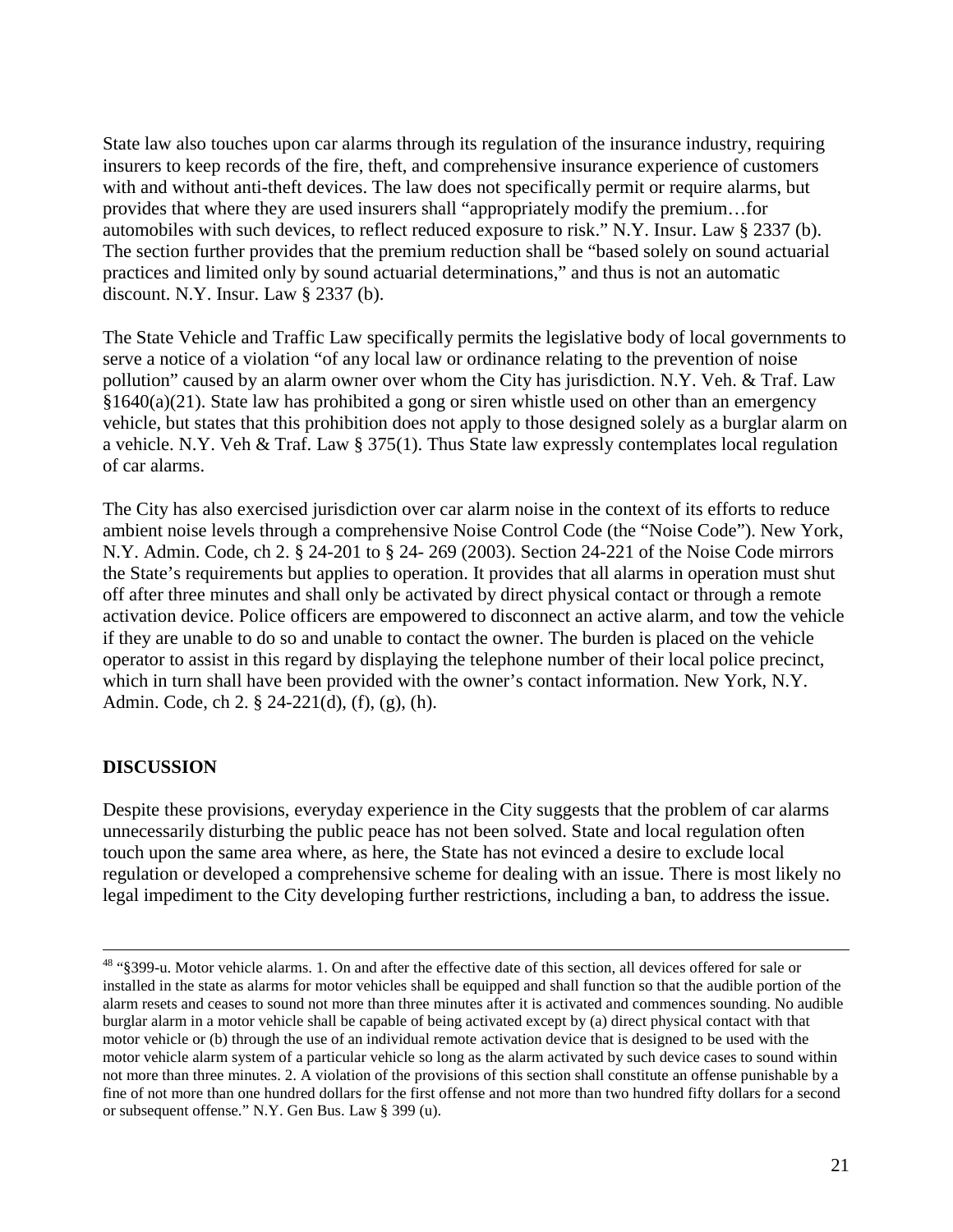#### **CITY POWER TO REGULATE NOISE**

The constitutional home rule provision grants broad police powers to local governments relating to the welfare of their citizens, including the "safety, health, and well-being of persons or property" and the management of highways, roads and streets. N.Y. Const. Art. IX,  $\frac{2}{c}(c)(6)(10)^{1/9}$  See also, for e.g., Municipal Home Rule Law, Art. 2. §10(1)(ii)(a)(12). This includes the power to adopt a noise control ordinance. People v. New York Trap Rock, 456 N.Y.S.2d 711, 714 (1982) (finding town noise ordinance authorized under both Municipal Home Rule Law and Town Law). The State contemplates local government enforcement of local noise laws in the context of car alarms, although it does not expressly authorize a ban. N.Y. Veh. & Traf. Law § 1640(a)(21).

#### **REASONABLENESS STANDARD FOR EXERCISE OF POLICE POWER**

A ban would likely be authorized as arising from the City's police powers.

In general, local laws passed pursuant to police power affecting private property must have a "substantial relation to matters within the field where legislative power is vested" and "must be reasonably calculated to achieve a legitimate public purpose." Good Humor Corp. v. City of New York, 49 N.E.2d153, 155 (1943). "The restraint and control exercised over the citizen must be reasonable in light of the public necessity involved" and to invalidate police power legislation, "it must be shown, a matter of law, that the legislation not justifiable under any permissible interpretation of the facts, as a reasonable exercise…" 20 N.Y. Jur. Const. Law. § 221 (citing 20 N.Y. Jur. Const. Law. § 220; Rudack v. Valentine, 122 n.Y.S.2d 78 (1937), aff'd 125 .Y.S.3d 112). A ban on the sale, installation and operation of alarms pursuant to the City's police powers would meet these conditions. The City has power over noise regulation, and a ban on car alarms has a substantial relation to this power.

A ban may, however, be subject to a higher burden. In the context of an absolute ban on "activities" courts will often expect a showing "that the abuses associated with the acts prohibited are general and difficult to control by regulation and that they cause or threaten injury to the public which is so serious that the municipality might reasonably believe it outweighs the harm that would be caused to some by complete prohibition." People v. Federico, 409 N.Y.S.2d 177 (App. Term 1978); 20 N.Y. Jur. Const. Law. § 239.

It is unlikely that this higher standard would apply. The ban considered here leaves untouched the use of non-audible alarms and other safety equipment. In this respect it is not an all-encompassing ban on a class of equipment. Nor is it obviously a ban on an "activity" (such as using a power blower or landing a boat, as discussed in the case law) but is narrowly focused. See, People v.

1

 $49$  The New York Constitution provides that "In addition to powers granted in the statute of local governments or any other law (i) every local government shall have power to adopt and amend laws not inconsistent with the provisions of this constitution or any general law relating to its property, affairs or government" and "(ii) every local government shall have power to adopt and amend local laws not inconsistent with the provisions of this constitution or any general law relating to the following subjects, whether or not they relate to the property, affairs or government of such local government, except to the extent that the legislature shall restrict the adoption of such local law relating to other than the property, affairs of such local government" relating to, *inter alia*, the "protection, order, conduct, safety, health and well-being of persons or property therein ." N.Y. Const. Art. IX, § 2(c).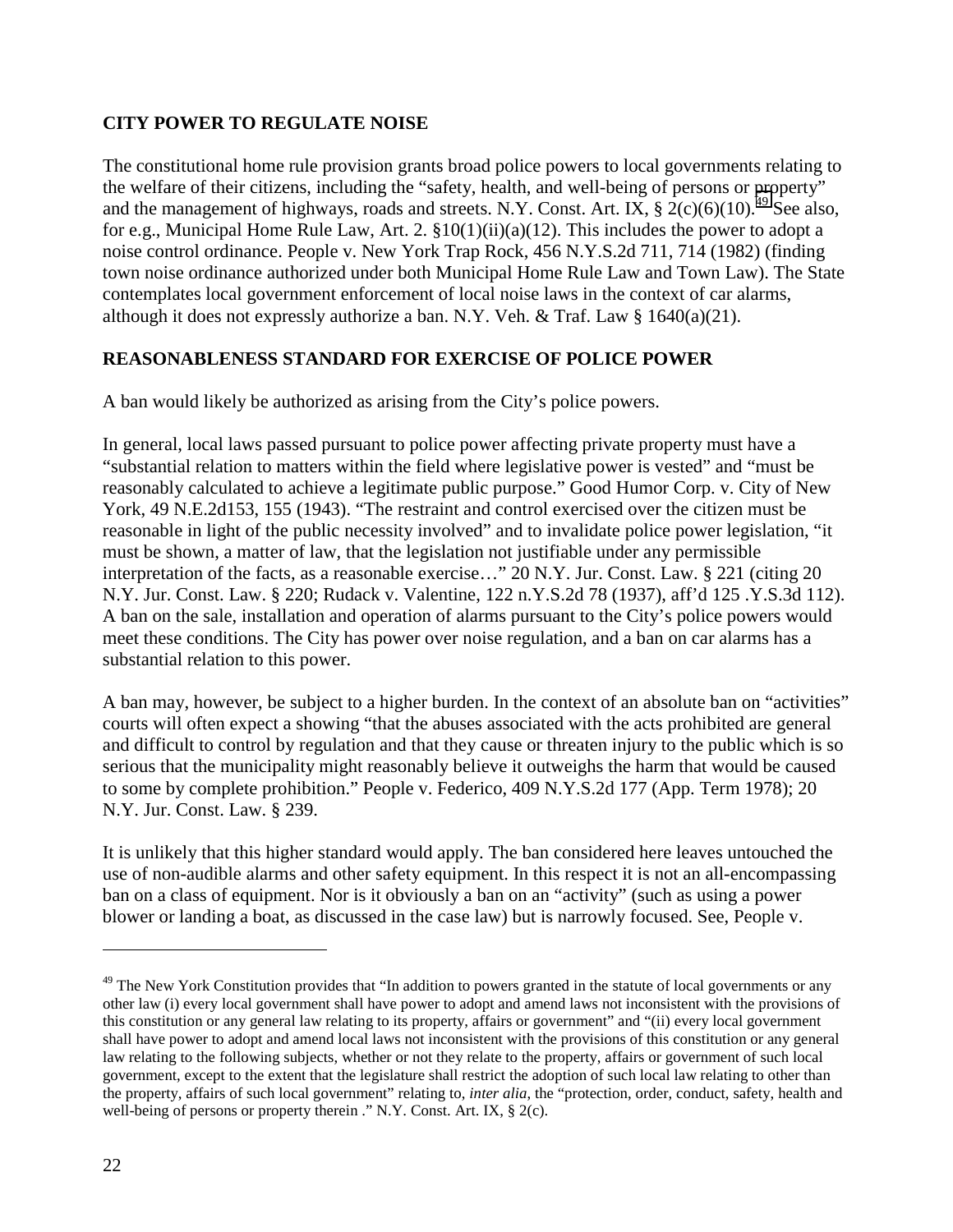Edinger, 683 N.Y.S.2d 820 (N.Y. City Ct., 1998); Federico, 409 N.Y.S.2d 177. However, if the factors articulated in Federico were applied, a ban on alarms would nonetheless likely be sustained given the serious impact of alarm noise, the futility of prior regulation, and the negligible benefits alarms provide their owners and the existence of alternative equipment.

#### **REASONABLENESS IN EXERCISE OF POWER OVER TRAFFIC**

Alternatively, a ban on car alarms could be construed as a regulation pursuant to the State Vehicle and Traffic Law as it would touch upon cars coming to the City from throughout the State. Section 1640 grants the legislative body of any city or village the power to make specific laws relating to their streets. The City may, for example, prohibit the parking or standing of vehicles. N.Y.Veh. & Traf. Law § 1640(a)(2). Additionally, the City may adopt "such additional reasonable local laws, ordinances, orders, rules and regulations with respect to traffic as local conditions require subject to the limitations contained in the various laws of this state." N.Y.Veh. & Traf. Law  $\S$  1640(a)(16).

Reasonableness under this provision is evaluated by (1) comparing the proposed action with the specific local actions allowed in the statute, (2) evaluating whether "adequate and useful" alternatives exist for motorists in light of the proposed action, (3) considering whether the proposed classification of vehicles is discriminatory and (4) analyzing whether the action has some "relation to the public safety, convenience or necessity." People v. Grant, 306 N.Y. 258 (1954).

These factors of "reasonableness" are useful to bear in mind as they derive from efforts to regulate vehicles both from within a city and those traveling through it and thus might be used to challenge a ban. A ban on audible car alarms would likely be found reasonable in light of these considerations, although regulation pursuant to the police power would be more intuitive.

#### **STATE HAS NOT PREEMPTED LOCAL REGULATION**

The preemption doctrine "represents a fundamental limitation on home rule powers" as it preserves the "untrammeled primacy of the Legislature to act…with respect to matters of State concern." Albany Area Builder's Ass'n v. Town of Guilderland, 547 N.Y.S.2d 627, 629 (1989) (internal quotations and citations omitted). Preemption arises both where there is "express conflict" and where the State has evidenced a desire to "occupy the field." Id., at 629.

The State may have occupied the field, and thus preempted all local legislation whether inconsistent or not, based on express claims to preemption, a need for uniformity, or from the "nature of the subject matter being regulated and the purpose and scope of the State legislative scheme." Id., at 629. A "comprehensive detailed statutory scheme" may indicate implied preemption. Id., at 629.

The State Business Law concerning car alarms does not expressly preempt local regulation and nor has the State evidenced a desire to occupy the field through comprehensive regulation or a detailed scheme. Nor does the State Insurance Law expressly preempt local regulation. N.Y. Insur. Law § 2337. The car alarm provision does not permit car alarms but rather provides that when they are used, that insurers shall take the effect they have into account in setting premiums. Nor has the State implicitly preempted all local regulation of insurance. See, for e.g., United Car & Limousine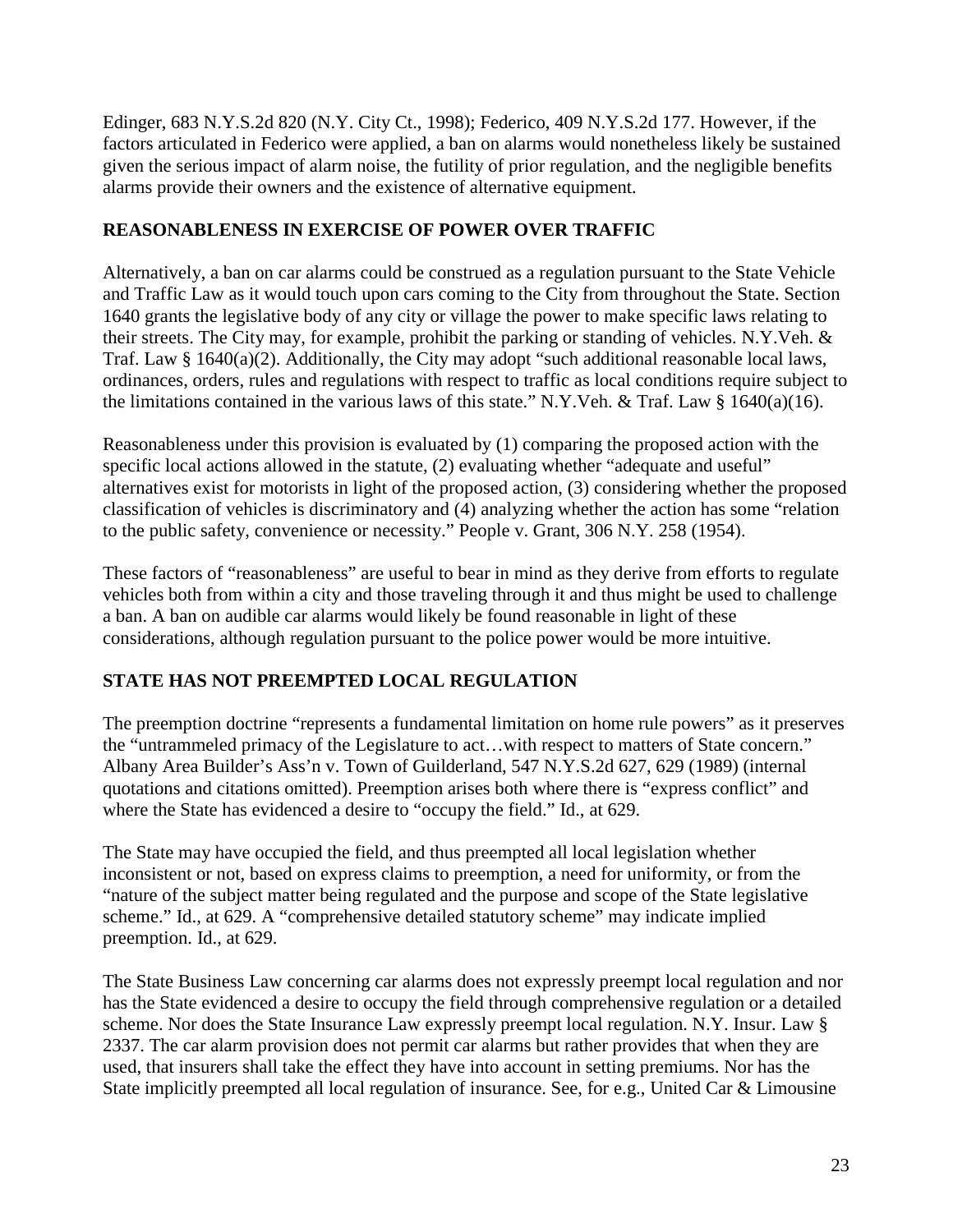Foundation, Inc. v. New York City Taxi and Limousine Com'n, 680 N.Y.S.2d 815 (Sup. 1998) (minimum state liability insurance coverage did not preempt higher City minimum to address local traffic conditions).

The State has expressly requested uniformity in the context of traffic regulation (although allowing the City to supercede State law in certain respects). N.Y. Veh & Traf. Law § 1640, 1642. And the State, acting on its own, could ban car alarms. Most importantly, however, the State has expressly permitted local regulation and enforcement of noise ordinances that address car alarms "over which the city or village has jurisdiction upon the owner of the motor vehicle" and provides that such notice shall be affixed to the window in a conspicuous place. N.Y. Veh & Traf. Law § 1640  $(a)(21)$ .

Even where there is preemption with respect to one regulatory area, it need not preclude every area that it incidentally touches upon. See, People v. New York Trap Rock Corp. 456 N.Y.S.2d 711, 714 (1982) ("that an ordinance has some connection with a subject upon which a State statute exists does not automatically vitiate on that account"); JIJ Realty Corp. v. Costello, 658 N.Y.S.2d 92 (1997) (State's preemptive scheme covering installation, maintenance and abandonment of oil storage tanks did not bar local zoning law concerning use of such tanks).

Where there is some potential overlap or conflict, this is of "little moment" as the home rule provisions are "designed to make local government more responsive to the needs of particular localities" and that "wherever practicable" the Municipal Home Rule Law "encourages reconciliation of State and local rules." New York Trap Rock, 456 N.Y.S. at 714 (citing Municipal Home Rule Law, § 51).

#### **BAN ON OPERATION, SALE, AND INSTALLATION NOT INCONSISTENT WITH STATE LAW**

Where the State has not preempted local regulation, local law must nonetheless not be inconsistent with State law. A ban on the operation of car alarms would not be inconsistent, although it would prohibit the operation of alarms that the State does not prohibit.

Local laws can make unlawful what is not prohibited by State law. The expansive rule, sometimes stated, that inconsistency lies where "local law prohibits what State law would allow" is "meritless…This statement of the law is much too broad. If this were the rule, the power of local governments to regulate would be illusory." Jancyn Mfg. Corp. v. Suffolk County, 524 N.Y.S.2d 8, 12 (1987) (internal citations and quotations omitted).

The expansive understanding of inconsistency applies only where there is preemption or when the State "specifically permits the conduct prohibited at the local level." Id., at 12. See, e.g., In Vatore v. Commissioner of Consumer Affairs of City of New York, 612 N.Y.S.2d 357 (1994) (local law restricted cigarette vending machines, making unlawful what was lawful under State law, nonetheless not inconsistent with State law); In People v. Judiz, 38 N.Y.2d 529, 531 (State prohibition of possession with intent of imitation guns does "not mean that local efforts to further control use [or sale] through direct prohibition upon possession [of toy guns] itself is precluded").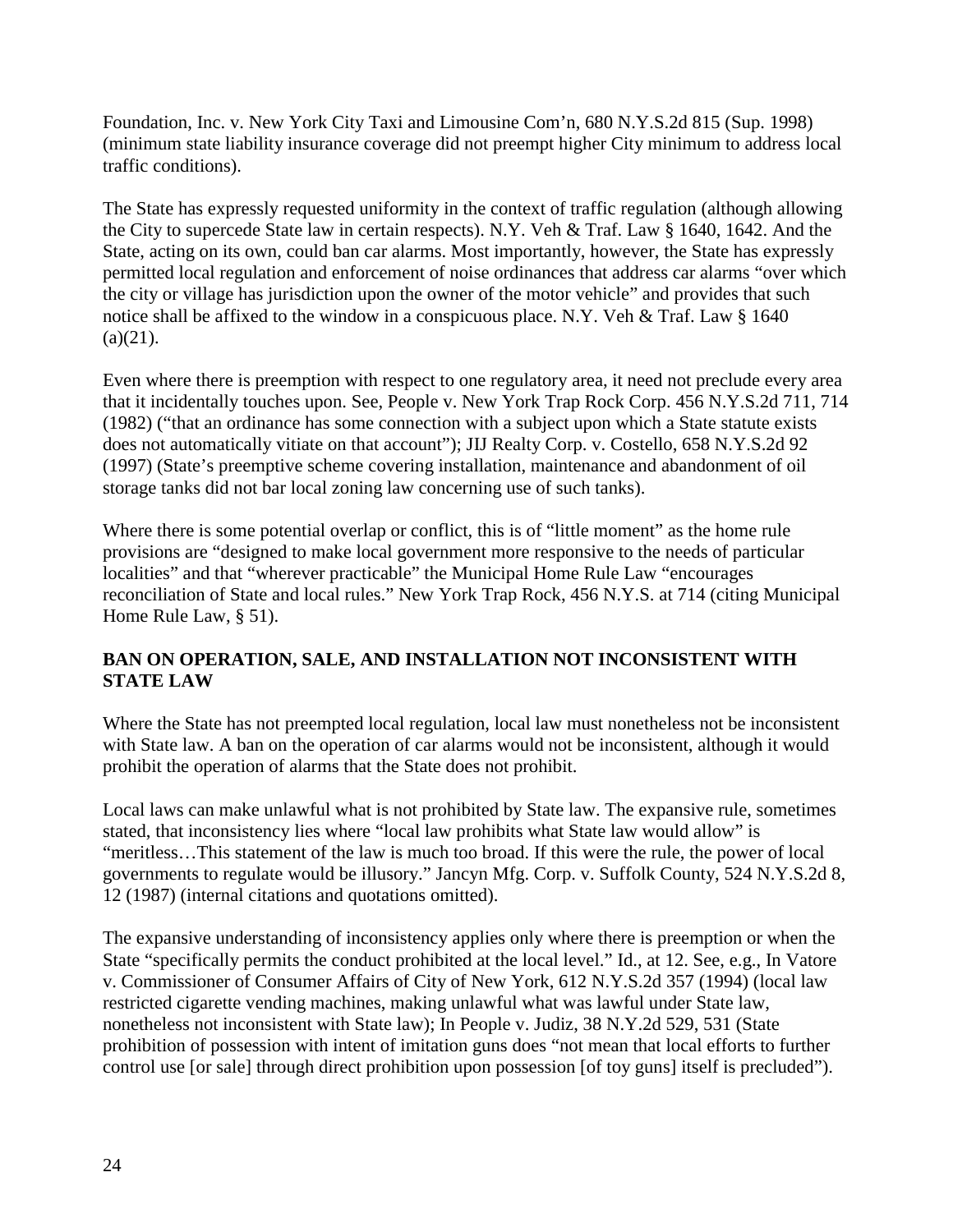Thus the mere fact that the City may ban what is not unlawful for the State is not an infirmity unless the state specifically permits it or there is preemption. The state has not specifically permitted the operation of alarms and has not preempted the city in this area of regulation.

State law does contemplate that car alarms may be installed and sold, and seeks to restrict these devices in the manner described above. This contemplation does not take the form of a specific permission, but rather a restriction that is silent as to whether the product may be sold or installed. N.Y. Gen. Bus. § 399 (u). As there is no specific permission to sell or install the devices, local ability to further restrict the sale or installation is permissible. This view is supported by Veh. & Traf. Law §1640, which permits enforcement of local noise regulations with respect to alarms.

#### **INCONSISTENT LOCAL LAW MAY BE PERMISSIBLE WHERE SPECIAL LOCAL CONDITIONS**

If it were determined, however, that there was an inconsistency with State law, or that there was State preemption, a City ban may still be permissible where based on special local conditions. See, e.g., People v. Cook, 34 N.Y.2d at 110 (1974) (noting in dicta that "where inconsistency with a general State law is shown, a local law will be upheld, despite the inconsistency, if there is a special local problem supporting the variance"). $50$ 

In analyzing local inconsistency under this rubric, courts have considered unique features of City life, noting, for example, that window bars designed to prevent children from falling are a response to the "unique problem in the sheer numbers of children at risk …[in] large multi-story dwellings." People v. Nemadi, 531 N.Y.S.2d 693, 700 (1988). Or, in the case of insurance for taxis, finding that City traffic justifies higher insurance levels due to the increased risk of accident. United Car & Limousine Foundation, Inc. v. New York City Taxi and Limousine Com'n, 680 N.Y.S.2d 815 (Sup. 1998); see In Matter of Kress & Co. v. Dept. of Health, 27 N.E.2d 431, 432 (1940) ("[a] municipality which is empowered to adopt health regulations may, in spite of general regulations by the State, adopt additional regulations or requirements where there is a real distinction between the city and other parts of the State. They must be based upon special conditions existing in the city"); People v. Ortiz 479. N.Y.S.2d 613, 621, 619 (1984) (a local law banning possession of knives four inches or longer is not inconsistent with state law prohibiting weaponry with unlawful intent, but rather supplements the State Penal Law with "additional reasonable requirements" that are in "response to a serious and persistent urban problem").

The City, because of its density and high levels of ambient noise, would likely be found to present special conditions that distinguish it from the rest of the State with respect to car alarms.

 $\overline{a}$ 

<sup>&</sup>lt;sup>50</sup> In People v. Wieback, 577 N.Y.S.2d215 (1985), the Suffolk County Judge noted in dicta that Cook had been negated by Matter of Town of Islip v. Cuomo, 64 N.Y.2d 50 (1984), but this seems not to have been the case. Islip did not address whether special local conditions could justify a variance to state law, as there was no local law at issue. Rather, Islip concerned whether the State could act upon local matters without enacting a special law. The court found that even though the State statute touched only upon two counties, it was nonetheless a general law as it sought to protect the sole source aquifer, was thus of State concern, and thus could be passed as a general, not special law. The "rule is that 'if the subject matter of the statute is of sufficient importance to the State generally to render it a proper subject of State legislation…the State may freely legislate, notwithstanding the fact that the concern of the State may also touch upon local matters." Islip 64 N.Y.2d at 56 (citations omitted).